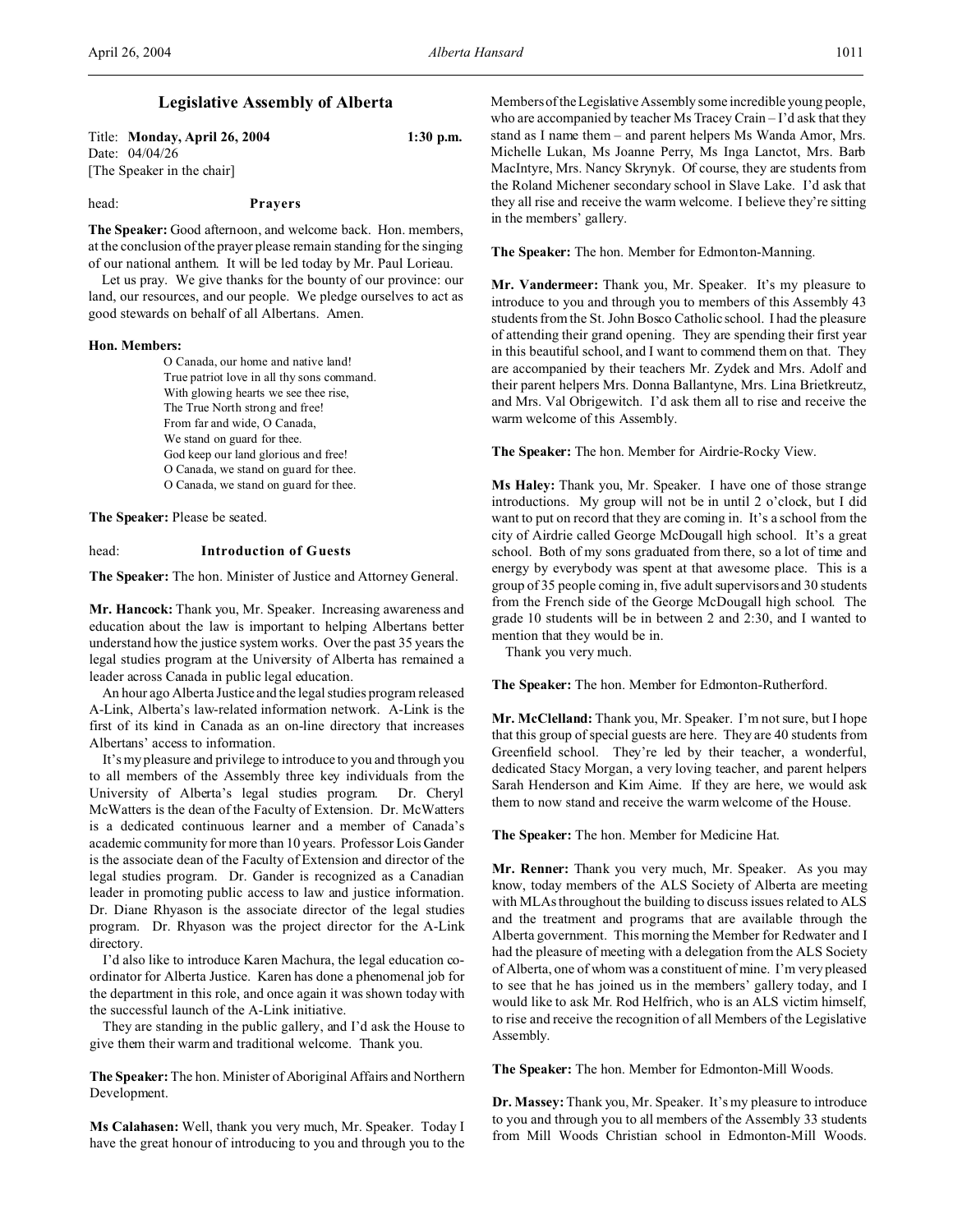They're accompanied by their teacher Mrs. Judy Krahn and parent helpers Mrs. Kathleen Landsman and Mrs. Christine Silva. They're in the public gallery, and with your permission I'd ask them to stand and receive the traditional warm welcome of the Assembly.

**The Speaker:** The hon. Member for Edmonton-Strathcona.

**Dr. Pannu:** Thank you, Mr. Speaker. It's my pleasure to introduce to you and through you to all members of the Assembly 16 representatives of the Amyotrophic Lateral Sclerosis Society, ALS for short. These guests represent individuals living with ALS, volunteers, and staff of the ALS Society. They include representatives from the ALS Society of Alberta, ALS Society of Canada, as well as the ALS societies of Manitoba and British Columbia. Today is ALS Awareness Day at the Legislature, and that's why I'm wearing these cornflowers.

These guests are meeting with various caucuses to share information on the effects of ALS on people living with the disease, the services the ALS Society provides, and to identify ways to collaborate strategies to better meet the needs of those living with ALS. These guests are seated in the public gallery. I would now request them to please rise and receive the warm welcome of this Assembly.

*1:40*

**The Speaker:** The hon. Member for West Yellowhead.

**Mr. Strang:** Thank you very much, Mr. Speaker. At this time I'd like to introduce to you and through you to the rest of the Assembly one of the members of the ALS Society of Alberta, Mr. Victor Beland from Grande Cache, who has really worked hard on this, so at this time I'd like him to rise and receive the traditional warm welcome of this Assembly.

Thank you.

# head: **Oral Question Period**

**The Speaker:**The first Official Opposition main question. The hon. Leader of the Official Opposition.

#### **Health Care Reform**

**Dr. Taft:**Thank you, Mr. Speaker. On February 11 the Premier said he would release the controversial Graydon report on health care in six weeks, but last Thursday, when asked about that promise, the Premier said, quote, well, I fibbed, end quote. It's time for the Premier to start telling the truth and admit to Albertans that rather than strengthening health care, as the Alberta Liberals would do, this government plans to undermine public health care and leave Albertans paying more out of their pockets for fewer services. My questions are to the Premier. Why are Albertans hearing fibs about health care from this government instead of the truth?

**Mr. Klein:** Well, I'm not a 'Fiberal.' Mr. Speaker, quite simply, it was our original intention to release the Graydon report, but having second thoughts, which those in politics are allowed – and anyone is allowed to have a second thought, a second thought about any issue – it was decided that we would release the Graydon report in conjunction with a multitude of other reports.

The reason for that, Mr. Speaker, is that I have seen the actions of the Liberals in this Legislative Assembly, and basically what they want to do is take that report and pick out of that report those things that make for a good 15-second sound bite, and they will try to sensationalize elements of that report. They won't consider it in its total context. So it was decided that that report would be released

along with numerous other reports as well as best practices in other jurisdictions.

**The Speaker:** The hon. leader.

**Dr. Taft:** Thank you. Will the Premier confirm that under a plan circulating in his government and in his department of health, user fees for health services will escalate with each additional usage of the system, penalizing those that need health care the most?

**Mr. Klein:** Mr. Speaker, the question alludes exactly to what I was speaking about, and that is user fees and those things that make for a good 15-second sound bite. The Graydon report, along with all other reports, will be released prior to caucus meeting, and caucus will consider an overall plan of action. That plan will be taken out to the public for consultation and everyone, including the Liberals, will have an opportunity to comment.

**Dr. Taft:** Why is this government embarking on its fifth attempt at health reform in 12 years instead of doing what Albertans want them to do, which is provide more beds, reduce waiting lists, and reduce emergency room overcrowding?

**Mr. Klein:** Mr. Speaker, we want to achieve all of those things, but we want to do it at a cost that is affordable and sustainable so that we will have health care for all of us, our children, and our grandchildren in the future. That's what reform leading to sustainability is all about.

**The Speaker:** Second Official Opposition main question. The hon. Leader of the Official Opposition.

#### **Government Aircraft**

**Dr. Taft:** Thank you, Mr. Speaker. While everyone else drives to get around Alberta, cabinet ministers last year alone took over 1,100 flights on the government's fleet of passenger aircraft. My questions are to the Premier. How does the Premier justify employing 12 pilots, a flight attendant, and four aircraft on standby 24 hours seven days a week at taxpayer expense when the great majority of flights are simply for cabinet ministers?

**Mr. Klein:** Mr. Speaker, that is not entirely true. I've been on many government flights that involve public service employees, and of course public service employees and firefighters use the planes as well.

It's impossible to put a price tag on the time required to do government business by all of those in government, including cabinet ministers, MLAs, and the 22,000 people that we have working in the government. Use of government aircraft allows MLAs and government staff to quickly attend to issues in all parts of the province. It allows ministers, especially, to get more done in one day, which would not be possible with commercial aircraft.

Now, Mr. Speaker, I would like to mention the cost. Government fleet flights can save taxpayers' dollars. For instance, not including fixed costs such as salaries and insurance, a full flight on a King Air 200 costs \$76.71 per seat round trip to Calgary. What we try to do is make sure that the plane is loaded.

Mr. Speaker, the plane is available to opposition members as well, those who want to fly to Calgary. There was one member who lived outside the city of Edmonton. I don't know why the others would require it, but certainly on Thursday afternoons and Monday morning or Sunday night there is a shuttle from Calgary to Edmon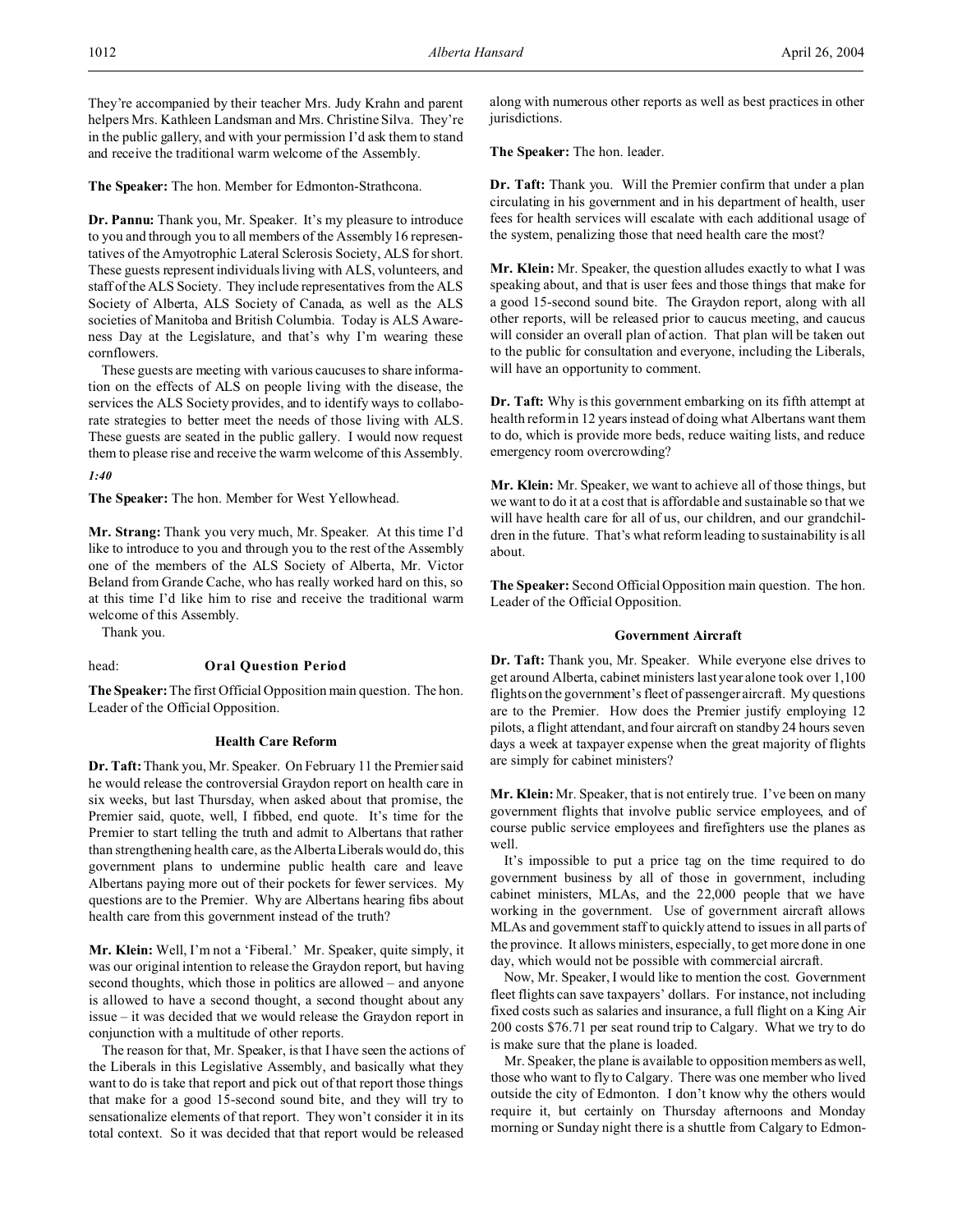ton. We load up that small aircraft, and we land, conveniently, at the City Centre Airport.

Mr. Speaker, I would also like to point out that on many occasions, especially in North America, including Mexico, we use the King Air rather than commercial aircraft at a cost of about \$400 an hour as opposed to the \$3,000 or \$4,000 per round trip it would cost to take commercial airlines. Unlike the federal Liberal cousins that they so want to emulate, we do not fly around in A320s or Challenger jets. These are turboprop aircraft. We do have the inconvenience from time to time of having the toilet seat loaded with pizzas or sandwiches as opposed to a full galley, so sometimes we are denied the use of the toilet as well.

**The Speaker:** The hon. leader.

**Dr. Taft:** Thank you, Mr. Speaker. Well, since the purpose of these flights is most of the time unknown and undisclosed, will the Premier publish for the public to see the flights taken by cabinet ministers and the purpose they serve?

**Mr. Klein:** Mr. Speaker, all flight manifests are kept, and any member of the public is welcome to view them. The hon. member knows that, and to stand up and say that he doesn't have access to the information is at least, at very, very least, misleading the public.

**The Speaker:** The hon. minister to supplement.

**Mr. Lund:** The reason for the flight is included on every manifest.

**Dr. Taft:** Since the vast majority of these flights, over 1,100 last year alone, were approved for use by cabinet or Executive Council, not firefighting, and since a one-way flight on the King Air to Ottawa is over \$11,000 according to the government's own figures, can the Premier estimate the cost to taxpayers for flights taken by his Executive Council alone?

# *1:50*

**Mr. Klein:** Mr. Speaker, I'd be glad to. Again, he's using figures. If we load the King Air 350 and have someone sit on the toilet, that would make nine people. If we were to book economy class or even business class, the cost to Ottawa would be approximately \$4,000 per person round trip. Multiply that by eight or nine. That is \$36,000. So at \$11,000 it's a bargain.

**The Speaker:** Third Official Opposition main question. The hon. Member for Edmonton-Centre.

**Ms Blakeman:** Thank you, Mr. Speaker. There is almost no public accountability on the 1,600 flights taken on government aircraft in 2003. Contrary to previous procedure government is now telling opposition that they may look at the records but cannot copy them or bring any computer equipment into the room. To get a copy of the records, we have now been told by the minister's office that we must FOIP for them, so once again less transparency, less accountability. My questions are to the Premier. In order to inform the public, can the Premier explain why in February 2003 a government aircraft was used by the minister of health to fly to Camrose and back?

**Mr. Klein:** Mr. Speaker, I have no idea. I would assume it was government business.

Relative to the procedures with respect to viewing the manifests, I'll have the hon. Minister of Infrastructure respond.

**Mr. Lund:** Mr. Speaker, those manifests are all available to the public, and they can be viewed at any time. The opposition is asking for us to copy all those manifests, and there's a cost to all of that. Through the FOIP they would know what those costs are. But certainly they're open. They can come in and view them, but we are not going to copy them for free. That's a cost to government; it's a cost to the taxpayers. If they want those manifests copied, we'll do it, but there will be a fee.

**The Speaker:** The hon. member.

**Ms Blakeman:** Thank you. You wouldn't even allow us to take electronic copies.

My next question is to the Premier. Can the Premier inform Albertans what the purpose was of an October 2003 series of flights taken by the Premier and others from Edmonton to Calgary to San Jose, Albuquerque, Houston, Cheyenne, and back to Calgary? Please tell us.

**Mr. Klein:** Probably can, Mr. Speaker. It was government business. I would remind the opposition that the opposition is certainly part of PNWER and takes government aircraft. I've been on the plane with members of the opposition.

I would assume that that was a mission perhaps in conjunction with Team Canada – maybe not; I don't know – or in conjunction with Premier Campbell or the western governors' conference. It could have been any one of those things. I'm not sure. I don't have that information in front of me. Had they had the courtesy of submitting the questions long before question period, I could give them specific answers, but they are not courteous people.

**The Speaker:** The hon. member.

**Ms Blakeman:** Thank you. Again to the Premier: will the Premier lift the gag order, recommit to openness and transparency, and ensure that anyone who wishes to copy or make electronic records of the Infrastructure flight logs can do so again? Will you commit to that, Mr. Premier?

**Mr. Klein:** Mr. Speaker, there is no gag order. When the opposition talks about three King Airs, one 350, two 200s, and a Dash 8 that are in the air most of the time, allowing people – staff members and MLAs and ministers – to conduct government business, they conveniently forget the extravagance, the absolute extravagance of their federal cousins who flip around in Challenger jets and A320s.

By the way, when they report expenses, while we're on it  $-1$ gleaned from the Internet how the federal government posts their expenses. This is the travel and hospitality expenses detailed report from the Prime Minister for all of 2004 thus far. Now, four months have almost expired, and he has one expense. Where? The Challenger jet broke down. Poor dear soul had to take commercial to Montreal at a cost of \$420.39. That's all I've been able to get off the web relative to federal government expenditures. These people are trying to tell the public that the Prime Minister of this country has only spent \$420.39 on expenses and travel. That is balderdash, to say the least.

**The Speaker:** The hon. Member for Edmonton-Highlands.

**Mr. Mason:** Thank you very much, Mr. Speaker. That wouldn't even pay for the Premier's orange juice.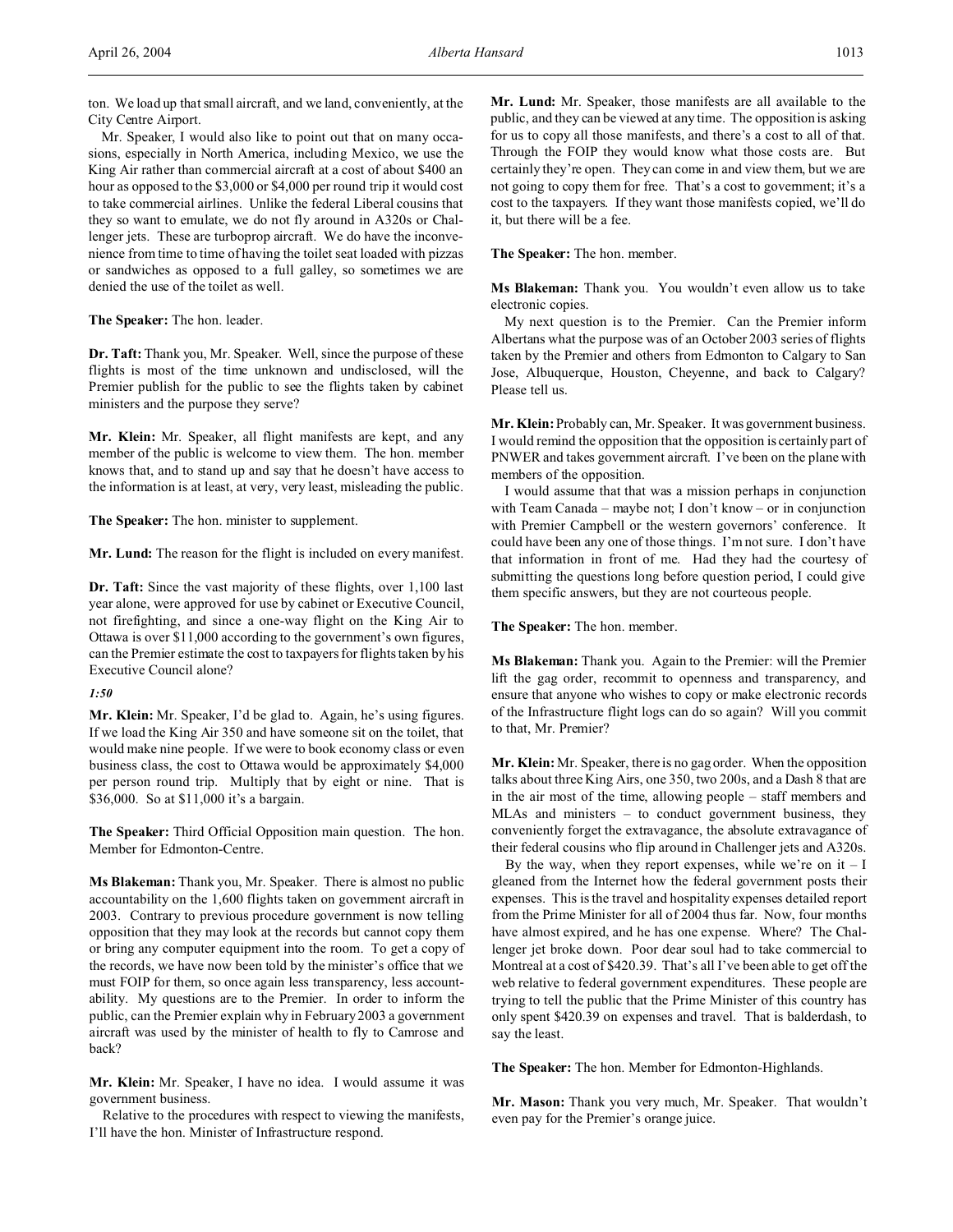## **Beef Recovery Strategy**

**Mr. Mason:** Mr. Speaker, both the federal Liberal and the provincial Tory governments are experts in designing BSE compensation programs where the money seems to end up where it's needed the least. Moreover, while we all hope that the U.S. border opens to live cattle exports soon, it continues to be abundantly clear that there is still no strategy to deal with the situation should the border remain closed. My question is to the Premier. Given that it's been almost two months since the Premier first committed the province to developing a plan B scenario should the border not open to live cattle exports, can the Premier explain just where the heck plan B is?

**Mr. Klein:** Mr. Speaker, it is in front of the minister as we speak. As a matter of fact, we had the opportunity to discuss it briefly at Agenda and Priorities this morning. It'll be coming to cabinet tomorrow.

I'll have the hon. Deputy Premier speak more on this matter.

**Mrs. McClellan:** Mr. Speaker, the beef recovery plan strategy or contingency plan, if you wish to call it that, has been worked on by the industry. We have a round-table that numbers up to 60 persons periodically, sometimes a few less, sometimes a few more, as well as some very diligent government MLAs, who try to attend as many meetings as they can. Last Friday we had our final meeting, and the final report was drafted. I received a copy of it about 9:30 this morning. I've had an opportunity to very quickly peruse it. As the Premier indicated, our cabinet will be reviewing this document tomorrow.

We've had a conversation with the industry as to when we would make that public. I think the hon. member would understand that it would be only courteous to share that report with the 60-odd industry people who had input into it. Because we had a drafting team of about a half a dozen people from the industry, designated by the industry, they would like the balance of their members to see the report. The Premier has said over and over again: by the end of April. I don't know where this member is going with this. By my reading it's the 26th today, so we're actually a little ahead of schedule on this issue. As soon as the industry indicates how they would like to release this with us, we'll commence with the release.

**The Speaker:** The hon. member.

**Mr. Mason:** Thank you very much, Mr. Speaker. Well, given that six weeks ago the government promised to table in this Assembly an itemized list of every recipient of BSE compensation and the amount that they received and at that time the minister indicated that it was 97 per cent complete, what's the holdup with this one?

**Mrs. McClellan:** Well, Mr. Speaker, we're at about 98.7 per cent now. When you consider that in this House some weeks ago I indicated that we had issued cheques to some 1,564 feedlots and owners of cattle at that time, I think the hon. member would understand that with the moving of 1.2 million head of cattle through the system, through almost 1,600 owners, there might be just the odd chance that you would have one, two, or three of these claims or maybe four or five or six that you would have to do some further work on.

I have made a commitment to release that. I have not backed off from that commitment. But, Mr. Speaker, I will not release it until it's complete. We anticipate that happening very, very shortly.

**The Speaker:** The hon. member.

### *2:00*

**Mr. Mason:** Thank you very much, Mr. Speaker. Well, given that meat packer margins are once again on the rise, as evidenced by the most recent Boxed Beef Report, which shows that they're running 300 per cent higher than at the same time last year, why is the government not supporting the House of Commons agriculture committee in demanding that meat packers open their books?

**Mrs. McClellan:** Mr. Speaker, this is purely in the hands of the federal government. They have two avenues: of course, the agriculture committee, who is doing this, and also the Competition Bureau. I know that maybe not a lot of concern is there for duplication and waste, but frankly I have a concern for it, and I don't see any benefit in our replicating the work that's already going on.

Mr. Speaker, we did a review of this to satisfy our own information needs and released that some weeks ago. He will have to contact the federal agriculture committee and ask them why they're not getting this done faster.

**The Speaker:** The hon. Member for Leduc, followed by the hon. Member for Edmonton-Mill Woods.

#### **Direct Energy**

**Mr. Klapstein:** Thank you, Mr. Speaker. After months of speculation I understand it is now confirmed that Direct Energy has come to terms with ATCO's retail sector and is now officially setting up shop here in Alberta. My first question is to the Minister of Energy. What does this transaction mean to my constituents who currently receive natural gas or electricity from ATCO?

**Mr. Smith:** Well, Mr. Speaker, what it means is that for the first time in Alberta there will be one provider who can sell both electricity contracts and natural gas contracts throughout Alberta. In other words, there'll be one provider, one bill. I understand that this company can also offer other services as well. So it puts a completely different perspective on the marketing of electricity and natural gas utilities across Alberta. What it means is that there is a new provider.

What it also means, what does not change, Mr. Speaker, is that the entry of Direct Energy does not affect payments that will be made under our natural gas rebate program. Those will continue for the five important months of the year, and even if you sign a contract with Direct Energy, you will still be entitled to save the money as the rebates are applied.

Also, Mr. Speaker, Direct Energy will be the retailer of electricity and natural gas services. ATCO will continue to remain in the marketplace as the distributor, as it were.

**Mr. Klapstein:** My second question is again to the Minister of Energy. Is this deal a good deal for the 180,000 electricity customers and 840,000 natural gas customers affected by this private-sector transaction?

**The Speaker:** There's a lot of opinion here, so let's be careful.

**Mr. Smith:** Well, that is calling for an opinion, but I think, Mr. Speaker, that the circumstances are appropriate. The government has in an open and transparent manner through regulation, through passage of a bill from the Member for Innisfail-Sylvan Lake and last year through the passage of Bill 3 from the Member for Grande Prairie-Smoky – there is a playing field now that is level. The EUB is observant and examinative of rates that are put forward to them by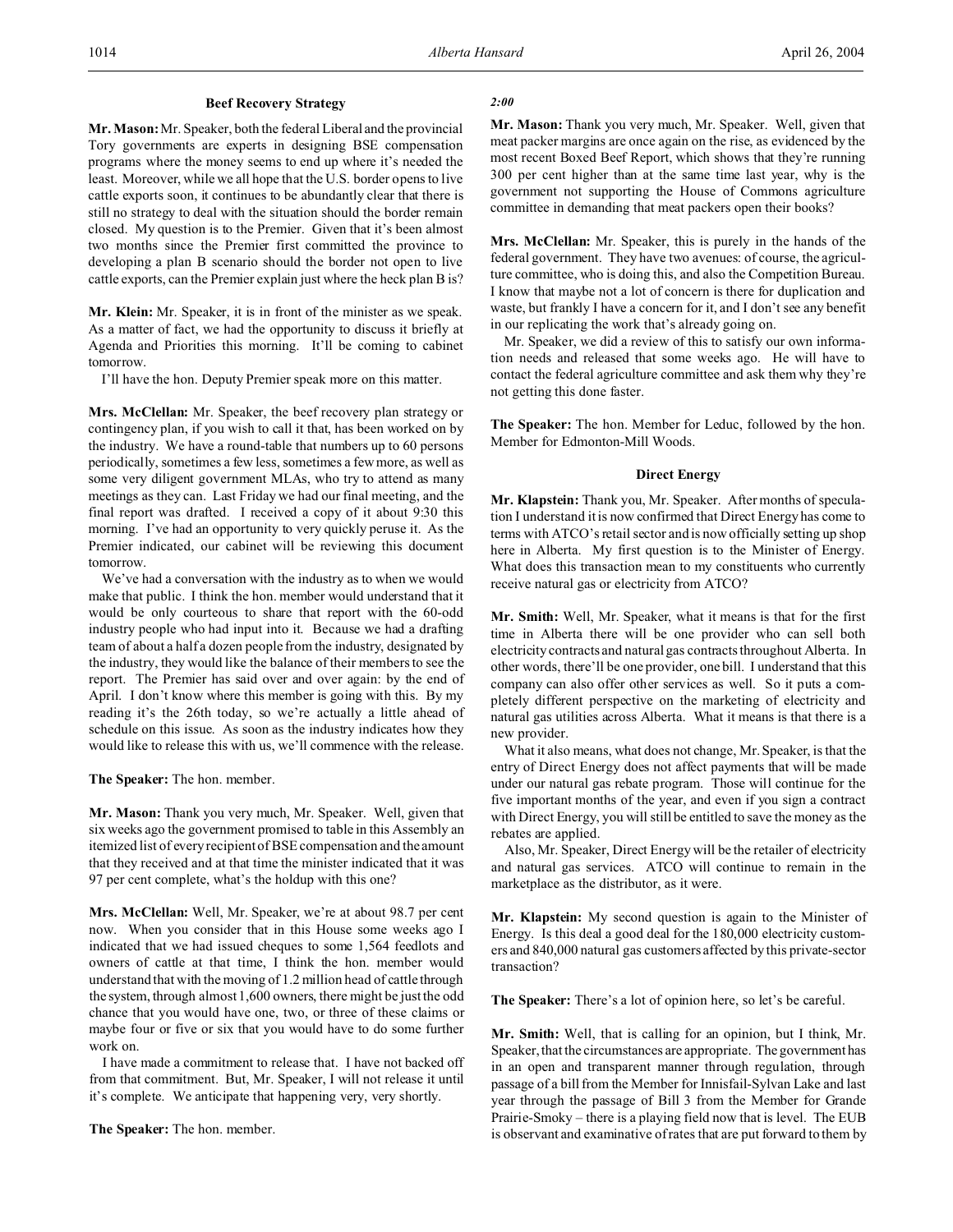all providers of electricity, all providers of natural gas, which includes city-owned utilities.

What we do know is that Albertans will continue to have the absolute lowest natural gas rates in the country. We also know, Mr. Speaker, as the competitive market model has worked – we don't have the hundreds of billions of dollars of debt against the Crown, and we do have some of the lowest wholesale prices of electricity in Canada – that we have the right model for the right companies at the right time.

## **The Speaker:** The hon. member.

**Mr. Klapstein:** Thank you, Mr. Speaker. My final question is to the Minister of Government Services. Given that some of the marketing practices of Direct Energy's international parent company have come under question in other jurisdictions, what is the government doing to protect Albertans?

#### **The Speaker:** The hon. minister.

**Mr. Coutts:** Thank you very much, Mr. Speaker, and it is a good question. We like to let Albertans know what their rights are. The rights of the consumer are protected in a code of conduct and regulations under the Fair Trading Act. Direct Energy as well as all other electricity and natural gas marketers in this province are well aware of the provisions in the Fair Trading Act, and if anyone is caught violating those conditions and those regulations, we can and do prosecute. If anyone has any questions, they can call our consumer toll-free line at 1-877-427-4088. If they're curious about what their rights are, we will advise them.

Marketers have to provide identification when they come to your door. They must provide you with a written contract, and they must give you the opportunity to sign that written contract and leave you with a copy of that written contract. If they do not, then there is no contract. They also must have a provision in the contract that there is a 10-day cancellation clause so that after you've signed it and you wish to cancel after a 10-day cooling off period, you can do so.

So Albertans have lots of rights, and they can call our toll-free line to get more information.

**The Speaker:** The hon. Member for Edmonton-Mill Woods, followed by the hon. Member for West Yellowhead.

#### **Classroom Conditions**

**Dr. Massey:** Thank you, Mr. Speaker. Teachers in 42 of Alberta's 62 school authorities do not have contract settlements in place. Twelve of those districts are currently in mediation, and two have conducted strike authorization votes. My first question is to the Minister of Learning. Given that classroom conditions have changed little from two years ago when most Alberta teachers went on strike, what plans does the minister have to ensure that the issue is not again mismanaged and results in similar actions by teachers?

**Dr. Oberg:** Mr. Speaker, two years ago there was a very substantial strike in Alberta. The arbitrator's settlement came back at 14 per cent, which resulted in the teachers being paid the highest in Canada. This year we put \$250 million in budget over budget. There's a considerable amount of money that has been put into the education system, and I will hope that the school boards and the ATA find ways to resolve this, find ways to sign contracts, as it is in the local jurisdictions' purview to utilize that debate.

**The Speaker:** The hon. member.

**Dr. Massey:** Thank you, Mr. Speaker. Again to the same minister: has the minister done any board surveys to determine what additional teaching staff reductions are being considered for next September?

**Dr. Oberg:** Mr. Speaker, I would be extremely, extremely surprised and disappointed if after putting \$250 million into the school system, into the K to 12 education system, there was a decrease in teachers that was being contemplated by any board. The only circumstance that could allow that is where you have the enrolment decrease, and I think everyone in this Assembly certainly would understand that.

**The Speaker:** The hon. member.

**Dr. Massey:** Thank you. My third question is to the Premier, Mr. Speaker. Given that the minister is the only one living with the fiction that classroom conditions in the province are actually going to improve, will the Premier take charge of the situation now before we drift into another strike?

**Mr. Klein:** Mr. Speaker, the education system is in good hands with the Minister of Learning, so I see no need to interfere with negotiations that are all part of the collective bargaining process, nor do I see any need at this particular time to interfere with the workings of the Minister of Learning.

**The Speaker:** The hon. minister to supplement.

**Dr. Oberg:**Thanks. I'd just like to add, Mr. Speaker, that in the two school jurisdictions that are looking at potential strike votes, it's my understanding that the issues are not salaries. Quite simply, it's conditions, it's classroom size, and it's things like that, that are fully negotiable between the school board and the local ATA. The local ATAs want it to remain that way, I want it to remain that way, and it's part of the negotiation process.

# *2:10*

I think that if the hon. member were to look back over the last 20 years, there have been a significant number of negotiations that have been done in exactly this way. We look forward to the conclusion of negotiations. We look forward to that. I believe and I certainly would hope that this would not lead to a teachers' strike after a considerable, huge amount of resources, \$250 million of taxpayer dollars, Mr. Speaker, have been put into the K to 12 system this year alone.

**The Speaker:** The hon. Member for West Yellowhead, followed by the hon. Member for Edmonton-Gold Bar.

# **Clean Coal Strategy**

**Mr. Strang:** Thank you, Mr. Speaker. Many of the West Yellowhead constituents are aware that coal is an important resource for energy in this province, not to mention that Alberta has an abundant source of coal. What many Albertans may not know are the positive steps that Canada and the United States and especially Alberta are taking to address this issue of clean coal technology. My question is, then, to the Minister of Energy. What are Canada and the United States doing regarding clean coal strategies?

# **Speaker's Ruling**

# **Questions outside Ministerial Responsibility**

**The Speaker:** Hon. member, with due respect, this is the Legislative Assembly of the province of Alberta, and it's really not within the competence or the purview of a minister of the Crown of Alberta to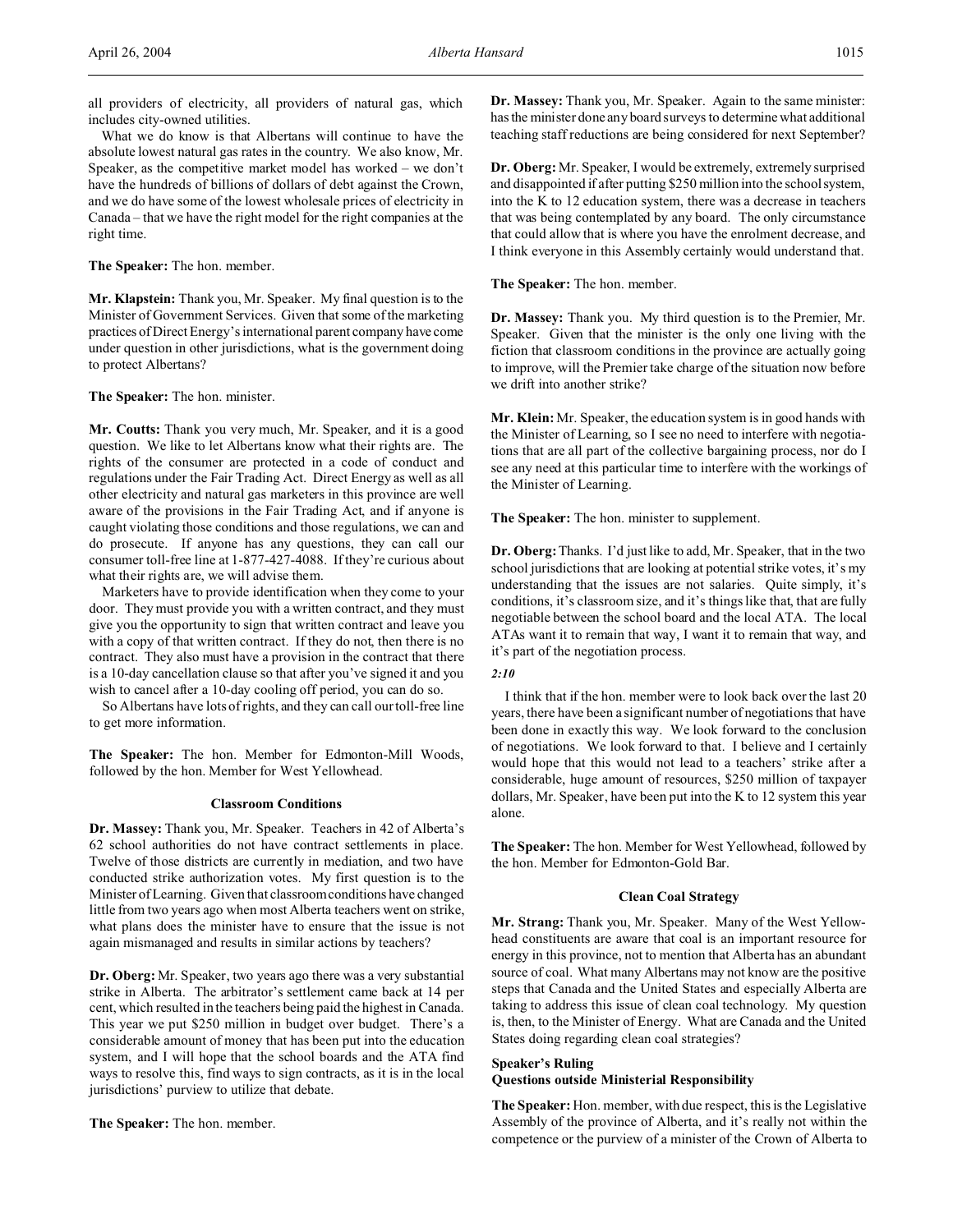### **Clean Coal Strategy** *(continued)*

**Mr. Strang:**Okay. Thank you, Mr. Speaker. My first supplemental question is again to the Minister of Energy. How are Canada and Alberta working together to accomplish this goal?

**Mr. Smith:** Well, Mr. Speaker, I'm sure the Member for West Yellowhead sees himself as an Albertan first and as a Canadian and, as such, would be looking at Alberta as a leader in clean coal technology and one that does work on a bilateral basis with the United States and with certain states inside the United States as well as across Canada.

I think that, firstly, Mr. Speaker, the need for clean coal technology is one that's very evident. Alberta has well over 700 to 800 years' supply of low-ash, low-sulphur coal. This is the best thermal coal in the world and, in fact, is only surpassed by the low-ash, lowsulphur coal deposits that exist in Wyoming. It is to Wyoming that we've actually looked for a co-operative program. In fact, when I heard earlier of a trip to Cheyenne, I can remember speaking in Cheyenne, Wyoming, on Heritage Days with the governor of Wyoming on the subject of sharing clean coal technology.

### **An Hon. Member:** You mean by plane?

**Mr. Smith:** We were fortunate enough to be able to use the government of Alberta aircraft and travel at less than commercial expense.

So through those efficiencies, Mr. Speaker, we have found that there are, one, commonalities that exist between Wyoming and Alberta with respect to burning coal with reduced emissions. If we can reduce the emissions rather than take the head-in-the-sand approach that the Ontario Liberal government has done about banning coal producing generators by 2007, why not take advantage of this good fuel source and find a way to burn it cleaner, better, more completely to allow us to use that low-cost generation? The low-cost coal generation has delivered today the lowest wholesale prices of electricity in Canada.

## **The Speaker:** The hon. member.

**Mr. Strang:** Thank you very much, Mr. Speaker. My second supplemental question is to the Minister of Energy. How is the minister going to ensure that the integrated clean coal strategy is carried out?

**Mr. Smith:** Very simply, Mr. Speaker, I'm going depend on the hard work and the good reports coming forward from the Member for West Yellowhead and the work that he's doing under the review of the Alberta royalty structure on coal and his recommendations that will be forthcoming for a new Alberta coal policy that positions coal as an important and reliable option for energy generation and valueadded products while continually addressing environmental requirements for clean air, clean water, nondisturbed land. I know that this committee can put together an appropriate strategy that combines the work of the Clean Power Coalition, that works across Canada, as well as the bilateral efforts that we have with the great state of Wyoming and the ability to work with the private sector and with nongovernmental organizations as well.

Mr. Speaker, the Alberta government through the Alberta Energy

Research Institute is also spending money to push the limit for reduction in emissions. We know that the supply of this low-cost fuel is important to low-cost electrical generation, and we know that good environmental practices are the norm in Alberta.

### **Direct Energy**

*(continued)*

**Mr. MacDonald:** Deregulation has been an economic disaster for the consumers of this province. The transfer of assets from ATCO to Direct Energy, which is going to be finalized later this week, is yet another example of that. Direct Energy has already been given the green light to increase billing charges on utility bills by \$40 to \$45 per year. My first question is to the Premier. In light of this increase in utility costs on our bills, how is the entrance of Direct Energy to the Alberta market going to enhance consumers?

**Mr. Klein:** Mr. Speaker, first of all, the sale of ATCO's retail activities to Direct Energy has absolutely nothing to do with deregulation. I would point out that the sale of ATCO's retail services to Direct Energy has been approved. Power and gas prices won't be affected, but I understand that an administrative charge between \$3 and \$4 a month will be added to consumers' bills.

Mr. Speaker, I would point out that this is a transaction between two private- sector companies. The Alberta government's role through the Alberta Energy and Utilities Board is to review the sale to ensure that ATCO customers are treated fairly and equitably, and that's exactly what the AEUB did.

There was a thorough review, extensive hearings, Mr. Speaker, and I don't know nor do I believe the hon. Member for Edmonton-Gold Bar attended those hearings or made any attempt to intervene, and that's a shame.

**Mr. MacDonald:** Again to the Premier: given that the big promise of deregulation was an increase in competition and that now that we have this transfer of assets, Direct Energy will have an 89 per cent market share of the gas retail market, how is this an increase in competition? This is not deregulation as you promised.

**Mr. Klein:** Mr. Speaker, deregulation, I would remind the hon member, relates to the generation of power, and with respect to gas that deregulation took place close to 20 years ago. But, quite generally, consumers will benefit by having a wider range of options available through Direct Energy than they did under ATCO; for example, the option to purchase energy packages that include both gas and electricity.

If he wishes to know more about the sale, perhaps the hon. Minister of Energy can shed some light on the situation.

**Mr. Smith:** Mr. Speaker, thank you. Let me say that this additional entrant into the marketplace, combined with the appropriate legislation, allows more companies to provide more products across Alberta. This stimulates competition; this stimulates choice. In discussions that I had with Direct Energy this morning, when they informed me of this sale, they said that they have well in excess of 40,000 inquiries wanting to switch right now, wanting to move towards the Direct Energy offerings.

## *2:20*

So, Mr. Speaker, we're going to see what this market does. We've already seen how Albertans have benefited from the supply of gas in this province. We've seen how Albertans have benefited from the supply of generation, and contrary to this member's idle meanderings about the transfer of wealth and all that other hocus-pocus that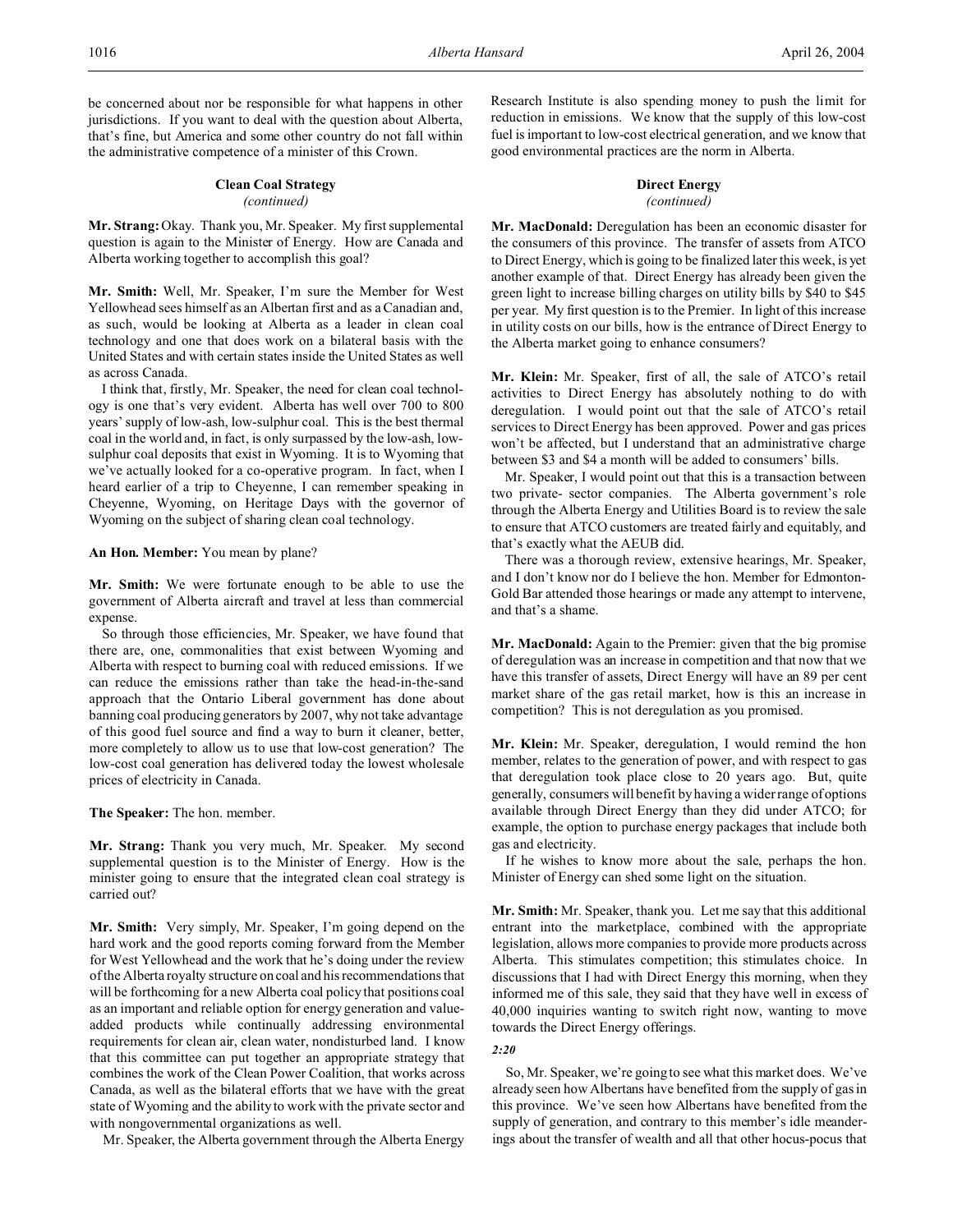he comes up with, there has not been a blackout in this province. The only blackout is in his mind.

**The Speaker:** The hon. member.

**Mr. MacDonald:** Thank you. Again to the Premier: when will this government force rural electrification associations and rural gas coops to allow Direct Energy access to their customers? When are we going to see that?

**Mr. Klein:** Mr. Speaker, I will defer to the hon. Minister of Energy.

**Mr. Smith:** Well, Mr. Speaker, let me say at the outset that rural electrification associations have done a good job – a good job – of delivering power far and wide across 660,000 square kilometres, a vast area, of this great Alberta. They will continue to do a great job.

Secondly, Mr. Speaker, rural gas co-ops are the model for gasification of rural areas. Alaska has talked to me about it. Other jurisdictions have talked to us about the success of rural gas co-ops. Rural gas co-ops, the strong management that they have, and the strong management units of rural electrification associations will deal with this new entrant in the marketplace, and they will find appropriate ways to do business together. Let's encourage them to be what they want to be, and let's find out where the market will lead us.

**The Speaker:** The hon. Member for Calgary-East, followed by the hon. Member for Edmonton-Centre.

#### **Minimum Wage Rate**

**Mr. Amery:** Thank you, Mr. Speaker. The minimum wage issue is an important issue to many Albertans. Many of my constituents are earning minimum wage and would strongly agree that it should be raised. My question is to the hon. Minister of Human Resources and Employment. What is the minister going to do regarding minimum wage in the province, which is now at \$5.90, the lowest in the country?

**Mr. Dunford:** Mr. Speaker, first of all, we have to understand that minimum wage is not a horse race, so whether you're first or last or whatever is a matter of conjecture. The other thing is that there seems to be confusion amongst many people here within the province as to whether or not a minimum wage is a tool of economic policy or a tool of social policy. It's my view and the way that I've administered this portfolio that minimum wage is a tool of economic policy, and when you deal in terms of economic policy, then what becomes of paramount importance is the levels of unemployment.

One of the curious things we discover when we look at a comparison of minimum wage rates and, of course, then levels of unemployment, especially levels of youth unemployment, is that it's not a correlation of 1.00, but we find that there's a very high correlation between the minimum wage and the level of youth employment. The higher the minimum wage the higher youth unemployment. So I am very reluctant to announce at this point any increase in the minimum wage.

**The Speaker:** The hon. member.

**Mr. Amery:** Thank you, Mr. Speaker. Could the minister give us an idea about – he said he was reluctant – the timing of an increase and how much the increase would be, since I have so many small businesses in my constituency?

**Mr. Dunford:** Well, the small-business sector is likely to be the one that would be most impacted. I'm not sure how many small businesses we have in this province, but there are 12,300 workers in this province that are at the minimum wage, so there's going to be obviously some impact if this were increased.

Once again, I think we have to understand that we're talking about economic policy here and we are not talking about government money. If there's an increase in the minimum wage, we're talking about employers that will have to pay a higher price for labour versus the fact that we do have a situation where this government as an employer has 19,000 or 22,000, whatever the number is, employed. Of course, they are paid much higher than the minimum wage. Yes, businesses would be impacted and unemployment would be impacted, so I'm taking a very cautious and a very conservative view on this matter.

**The Speaker:** The hon. member.

**Mr. Amery:** Thank you, Mr. Speaker. Given that 1.1 per cent of our workforce, representing over 12,300 people, earn minimum wage, what is the government doing to help these working poor people make ends meet?

**Mr. Dunford:** Well, that's the thing that's missing in most of the criticism about Alberta and its minimum wage rate. People simply refuse to acknowledge the other kinds of benefits that are accruing to people who would be considered low-income Albertans. Certainly, anybody working at a minimum wage would be in that category.

Let's talk about it. Let's start with the tax, first of all. With the exemption that this government provides for each and every working Albertan, whether they're married or not, these folks can earn up to \$15,200 before paying any tax. It's so hypocritical in some of the provinces where they talk about this high minimum wage area and then, of course, they claw it back through income tax. Well, this doesn't happen in Alberta.

If, in fact, there are children involved with a worker that is working at minimum wage, we have, first of all, medical cards. We have children's health benefits. We have top-up of income. If we take all of these benefits and these supports that are put in place and if we find what kind of salary you would actually need in order to combine this, well, you know, in Alberta you're looking at somewhere north of \$7 an hour.

**The Speaker:** The hon. Member for Edmonton-Centre, followed by the hon. Member for Edmonton-Strathcona.

#### **Ambulance Services**

**Ms Blakeman:** Thank you, Mr. Speaker. Transferring ambulance services from municipalities to regional health authorities is going to have a major impact on a number of communities, particularly those like Lethbridge where fire and ambulance services have been integrated for over 90 years. Emergency workers, municipalities, and the public at large have been kept in the dark about how the transfer of ambulance services will impact the integrated services in these communities. My questions are to the Minister of Health and Wellness. What plan does the province have for dealing with communities that have integrated fire and ambulance services?

**Mr. Mar:** Well, Mr. Speaker, what we've said all along is that right now, as best as we can estimate, approximately \$55 million a year is spentbymunicipalities to support ambulance services throughout the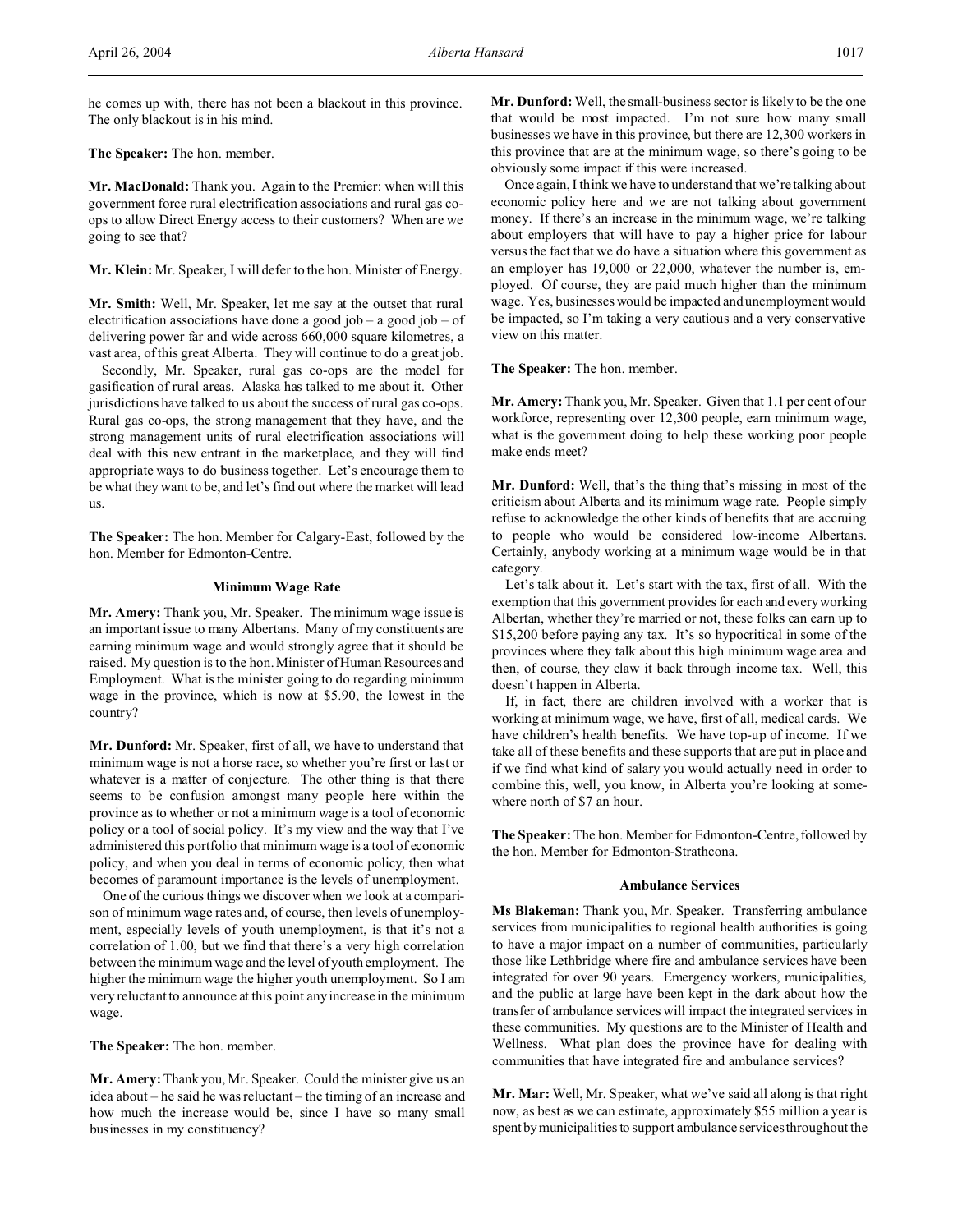province. We've recognized, through the report led by the hon. Member for Calgary-Buffalo, that ambulance services in their substance really are an extension of health services. So as a result of that, we feel that it is a provincial responsibility to cover that \$55 million, and we'll do that.

The budget is set aside, \$55 million, for the next fiscal year to cover that cost, and the money will flow from regional health authorities to providers of ambulance services. In the current year, Mr. Speaker, we have \$13 million set aside to prepare the transition plan. We've said all along that if the services are already good, there is no compelling reason why we'd want to change it. So it will depend upon the regional health authorities working with the municipalities. Where there are integrated services now, if they're working well and they're co-ordinated well, perhaps they'll continue in exactly the same manner. I don't see any reason why you'd change it if it's already a good service.

*2:30*

**The Speaker:** The hon. member.

**Ms Blakeman:** Thank you. To the same minister: given that some regional health authorities are already running deficits, how can the minister guarantee that ambulance services will be given the priority they deserve and receive the funding necessary to meet the emergency standards of Albertans?

**Mr. Boutilier:** Mr. Speaker, I want to say this as a follow-up to the minister of health. What I'm hearing from both rural and urban municipal associations is simply this: we welcome the provincial government's recognition of the service, we provide an excellent service to Albertans, and through municipalities the additional \$13 million this year, the additional \$55 million next year, which is totally new money, is going to give Alberta municipalities even greater breathing room.

**Mr. Mar:** Mr. Speaker, I apologize. I think the hon. member was asking specifically about regional health authorities. As it relates to regional health authorities, the money has been estimated as best as is possible in terms of how much it will cost to run these ambulance services, and that amount is being transferred to regional health authorities, who will then be able to flow that money through to whoever happens to be providing the service, whether it's an integrated service in a municipality or whether it's a private operator.

However the service is now, we want to improve it. We want to establish a standard for delivery of ambulance services in this province, so, Mr. Speaker, this money will be dedicated for ambulances. It will not be used for other purposes.

**The Speaker:** The hon. member.

**Ms Blakeman:** Thank you. Again to the Minister of Health and Wellness: how will the government ensure that emergency workers who work with integrated fire and ambulance services will continue to be fully utilized once the control is transferred to the RHAs?

**Mr. Mar:** Mr. Speaker, I wish to correct the Minister of Municipal Affairs. It's not \$30 million for the current year; it's \$13 million for the current year. The purpose of it is for exactly that: to ensure that there is a smooth transition so that, again, good services that are already in place will not change.

**The Speaker:** Hon. members, before we get to the next item, we had only 10 hon. members able to participate today, so my apologies to the seven who are on the list. We'll try and do better tomorrow.

Before we go to Recognitions, might we revert briefly to Introduction of Guests?

[Unanimous consent granted]

| head: | <b>Introduction of Guests</b> |
|-------|-------------------------------|
|       | <i>(reversion)</i>            |

**The Speaker:** The hon. member for Airdrie-Rocky View.

**Ms Haley:** Thank you so much, Mr. Speaker. I appreciate the opportunity to do this because my students are in now, and I just wanted to make sure that I had their names on the record properly. This is my group from George McDougall high school in Airdrie, which, of course, as I mentioned earlier, is my favourite school in my whole riding. The teacher is Mr. Tyler Leavitt, and the parent helpers are Geoff Martyn, Al Black, Patti Rice, and Nicole Opel. There are 35 visitors in the group. I would ask that they rise and receive the warm welcome of this Assembly.

#### head: **Recognitions**

**The Speaker:** In 30 seconds, hon. members, I'll call on the first of seven.

The hon. Member for Edmonton-Calder.

### **ALS Awareness Day**

**Mr. Rathgeber:** Thank you very much, Mr. Speaker. It is indeed a pleasure for me to rise and recognize ALS Awareness Day at the Alberta Legislature. ALS is often called Lou Gehrig's disease, and it means amyotrophic lateral sclerosis. It is also known as motor neuron disease.

ALS is a rapidly progressive neuromuscular disease. It attacks the motor neurons, resulting in muscle weakness and wasting. Eventually the ALS patient is left completely paralyzed with loss of speech, swallowing, and breathing. However, the mind remains completely alert and lucid. Sadly, a lively unimpaired mind is trapped in an immobilized body. The average life expectancy of an ALS patient at diagnosis is less than three years.

Mr. Speaker, ALS is not rare. Between 6 and 7 people out of every 100,000 in our population will be diagnosed with ALS. Almost 3,000 Canadians currently live with ALS. More than 90 per cent of the people with ALS have no family history of the disease. It is almost always fatal. A person living with ALS relies on access to \$40,000 worth of equipment, and nursing care can cost many times that amount. There is no known cause; there is no known cure or life-prolonging treatment yet.

Mr. Speaker, all members have been provided with a cornflower. The cornflower is the symbol of ALS because despite its fragile appearance, it shows remarkable strength. This is symbolic of the strength of the ALS patient.

I would ask all hon. members to rise with me and salute ALS Awareness Day at the Legislature.

**The Speaker:** The hon. Member for Edmonton-Meadowlark.

### **Alberta Motion Picture Industries Association**

**Mr. Maskell:** Thank you, Mr. Speaker. I rise today to recognize the Alberta Motion Picture Industries Association for their ongoing support for Alberta's film, television, and new media industry.

On Saturday AMPIA hosted its 30th annual Alberta film and television awards, or Rosies, which celebrate excellence and outstanding achievement. This year's awards drew a record 510 submissions.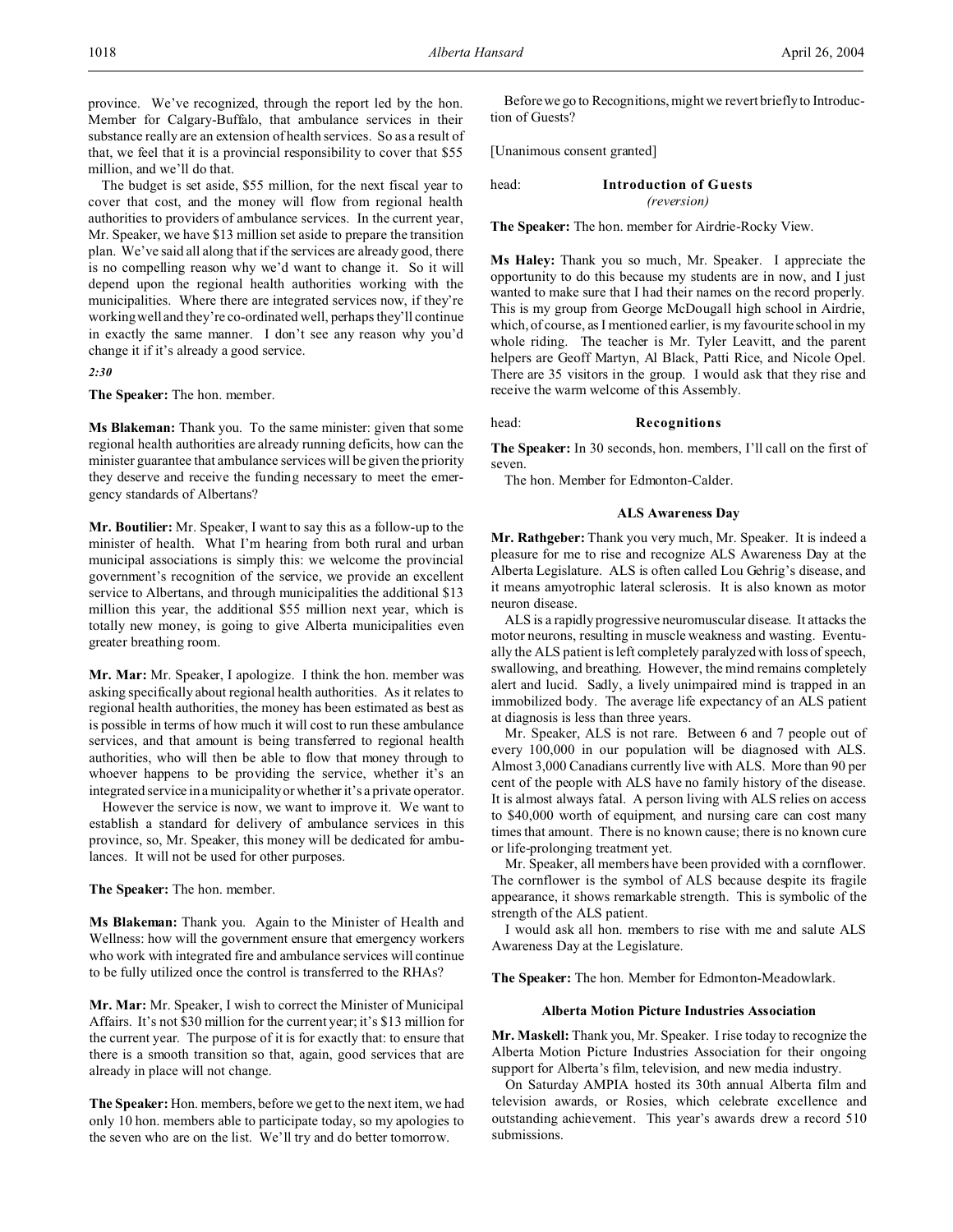On behalf of the ministers of Community Development and Economic Development, the hon. Member for Airdrie-Rocky View, myself, and all members of this Assembly, congratulations AMPIA and thank you.

**The Speaker:** The hon. Member for Calgary-Currie.

### **Alice Lewis**

**Mr. Lord:** Thank you, Mr. Speaker. In Alberta we are blessed with a great number of outstanding community volunteers in every community. I frankly don't know where we would be without them. That's why it's such a pleasure for me to be able to do a recognition statement for some of these unsung heroes, specifically today one from my own constituency of Calgary-Currie.

Alice Lewis was born in the very first Red Cross hospital built in the United Nations, which made her a special person right from the beginning. That was at Taddockwood, Saskatchewan, but for 33 years now she has made her home in Calgary, where she raised four wonderful kids and where she first joined the board of the Richmond community association in 1972.

Her goal then was to build a new community hall, but it wasn't happening fast. So 15 years ago she took over the fundraising committee, which now has 72 people on the slate, and they raised in excess of half a million dollars over that time. The new hall just recently opened, and everyone knows that without Alice and her 72 other volunteers it just wouldn't have happened.

Congratulations, everyone, especially Alice, and keep up the great work.

**The Speaker:** The hon. Member for Edmonton-Centre.

#### **Excel Resource Society**

**Ms Blakeman:** Thank you, Mr. Speaker. I'd like to recognize the outstanding work being done in our community by Excel Resource Society, an organization that celebrates their 40th anniversary this year.

Excel started in 1964 as a community project created by the Alberta Hospital. The organizers recognized that if the hospital's clients were to reintegrate into the community, they would need help in developing personal and employment skills. Excel's programs have always focused first on the needs of the clients, whether it's learning to plan and cook their first meal or preparing for their first job. Excel continues to develop plans for their clients of the future. Excel has successfully operated a private vocational school, the Excel Academy, to train community support workers.

From their humble beginnings with 15 clients in the basement of the Robertson-Wesley United Church Excel today supports some 150 clients in residential programs, about a hundred in the employment placement program, and 120 in the day program at Gerry Raymond Centre. I salute their efforts.

Thank you.

**The Speaker:** The hon. Member for Calgary-Fort.

### **British Commonwealth Air Training Memorial**

**Mr. Cao:** Thank you, Mr. Speaker. On Sunday, April 25, 2004, I

had the honour of attending a special ceremony at Memorial Park in Calgary, where a monument was unveiled. It is in memory of the young men and women of Australia and New Zealand who came to Alberta, received aviation training, and died on duty during the Second World War.

These young individuals, like many Canadians of their time, stood up and fought against tyranny. They made the ultimate sacrifice to uphold democracy and freedom. Their sacrifices have provided us with a strong foundation for the just, civilized society that we all value and enjoy in the world today. To them I am always in deep gratitude.

The ceremony was on the ANZAC Day of Australia and New Zealand. Mr. Speaker, I had the opportunity in my younger days to live down under in the land of kiwis and kangaroos. To Australians and New Zealanders the ANZAC commemoration is equivalent to our Canadian Vimy Ridge event. The Gallipoli battle was a landmark of the nationhood of Australia and New Zealand. I ask the Assembly to applaud the organizing committee of the ceremony.

**The Speaker:** The hon. Member for Red Deer-North.

# *2:40* **Red Deer Rebels and Medicine Hat Tigers Hockey Teams**

**Mrs. Jablonski:** Thank you, Mr. Speaker. It gives me great pleasure to rise today to recognize the outstanding play of the Red Deer Rebels and the Medicine Hat Tigers in the WHL eastern conference final. As you can probably tell by this beautiful sweater that I'm wearing, Medicine Hat won.

The Red Deer Rebels had a very successful season and were able to surprise fans and opponents alike during the playoffs when they beat the Calgary Hitmen and the first-place Moose Jaw Warriors. Due to the outstanding work of players like Cam Ward, an incredible goaltender, Derek Meech and Dion Phaneuf, both members of Team Canada who won silver in world junior hockey this year, and our three retiring 20 year olds, Justin Taylor, Shay Stephenson, and Ladislav Kouba, and the very effective coaching of Brent Sutter, Dallas Gaume, and Cam Ondrik, the Rebels gave their fans an exciting season.

Congratulations and best wishes to the Medicine Hat Tigers, who will compete in their first WHL final in 16 years. The torch is passed to Medicine Hat, who will have a good chance of bringing back the Memorial Cup trophy to the WHL. After all, if you're good enough to beat Red Deer, you're good enough to win the cup.

**The Speaker:** I am not sure if the hon. member has an exhibit, but it has not gone unnoticed by other hon. members, the envy that they would have. I suspect that if I were to ask the question, it would be unanimous that the hon. Member for Red Deer-North provide to each and every other member of the Assembly a similar exhibit to the one that she's wearing. It would probably be passed very, very quickly. The hon. member might want to consider this. There are 83 members. Minus herself, that's 82 jerseys.

The hon. Member for Edmonton-Highlands.

### **International Day of Mourning**

**Mr. Mason:** Thank you very much, Mr. Speaker. I rise today to recognize the International Day of Mourning. In Canada April 28 became officially recognized as the International Day of Mourning with the passage of Bill C-223, the Workers' Mourning Day Act, which was introduced by New Democrat Member of Parliament Rod Murphy and which received royal assent on February 1, 1991.

In Canada more than 900 workers die each year, which works out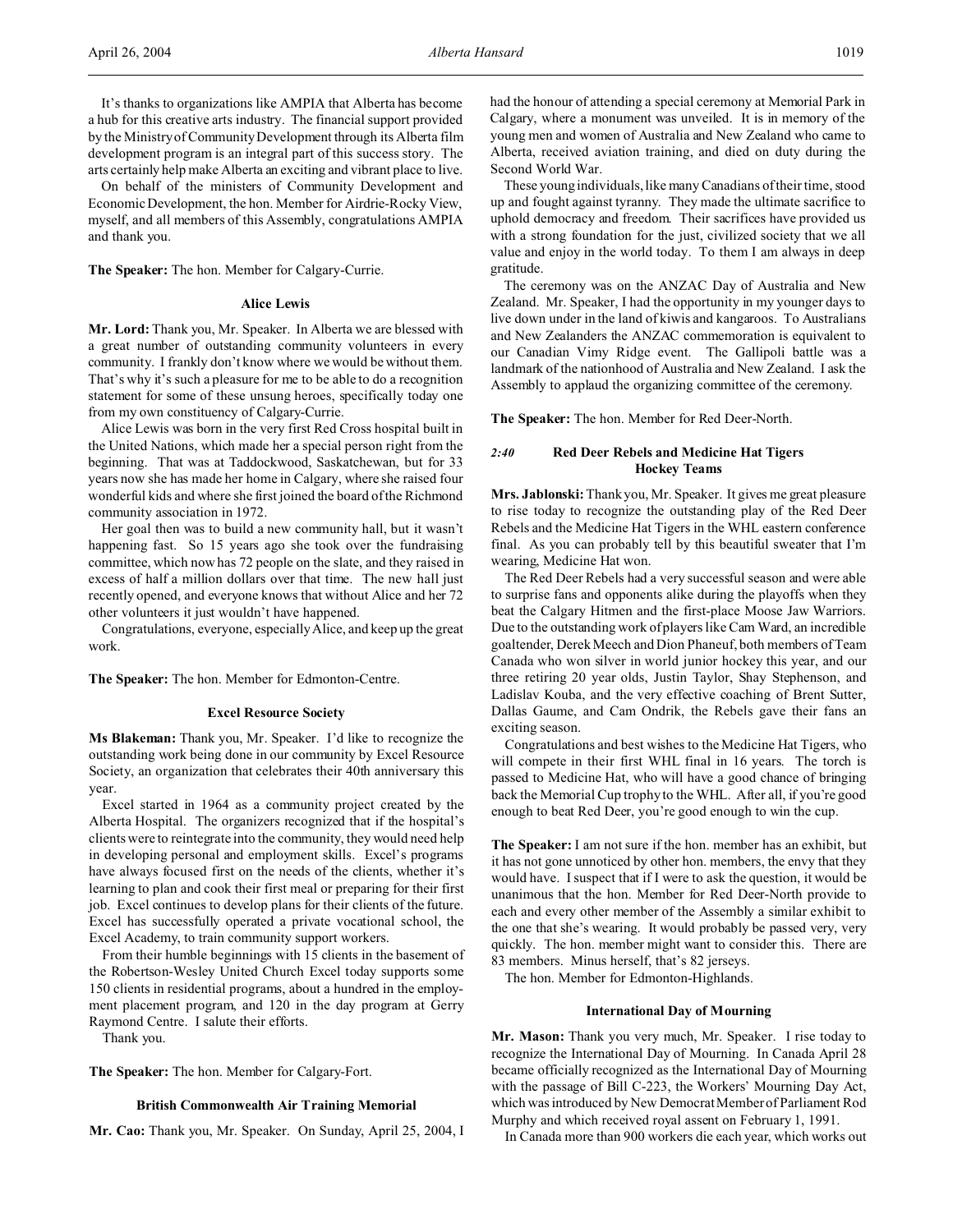to more than two workers every single day. In Alberta there have already been more than a dozen workplace deaths this year, which is twice the amount recorded at this time last year.

Mr. Speaker, I'd like to take this opportunity to recognize and thank the labour movement in Alberta, including the Worker's Health Centre for their contributions to workplace safety. Joint health and safety committees are a key element in the fight for a safer workplace. Unionized sites, as a result, tend to be the safer ones.

So on the International Day of Mourning I encourage all members to renew our commitment to mourn for the dead and fight for the living.

Thank you.

# head: **Presenting Petitions**

**The Speaker:** The hon. Member for Edmonton-Castle Downs.

**Mr. Lukaszuk:** Thank you, Mr. Speaker. As per protocol I rise today to present a petition signed by 292 Albertans from across the province, including firefighters, police officers, and emergency health workers, petitioning this Assembly to support the passage of Bill 204.

Thank you.

## head: **Tabling Returns and Reports**

**The Speaker:** The hon. Minister of Community Development.

**Mr. Zwozdesky:** Thank you, Mr. Speaker. I rise today to table copies of a letter that I've sent to Connie Edwards, president of the Alberta Motion Picture Industries Association, congratulating AMPIA and all the nominees and award winners on the resounding success of the Alberta film and television awards, which I was privileged to attend this weekend.

Thank you.

**The Speaker:** The hon. Minister of Justice and Attorney General.

**Mr. Hancock:** Thank you, Mr. Speaker. It gives me great pleasure this afternoon to table for the benefit of the Assembly a folder entitled Meet, Think, Learn and Explore. It's a folder put together by the University of Alberta Faculty of Extension. Today at noon I had the honour and privilege of participating with the Faculty of Extension on the unveiling of A-Link, Alberta's law-related information network, as a resource for Albertans to find information about law programs and legal resources. The folder includes a postcard with respect to A-Link and how people can attend it, a bookmark with respect to A-Link and how they can find it, and a pamphlet, Alberta's Justice System and You, a compendium of useful information for Albertans about how to have and get access to legal information, legal programs, and information about how the legal system affects them. I'd like to table five copies for the Assembly.

**The Speaker:** The hon. Member for Edmonton-Highlands.

**Mr. Mason:** Thank you, Mr. Speaker. First of all, on behalf of my colleague the hon. Member for Edmonton-Strathcona I'd like to table a letter from Mr. Gordon Steele addressed to him and me. The letter, dated March 26 of this year, provides an excellent analysis of why health care premiums should be eliminated.

I would like to table a copy of the Canadian Boxed Beef Report dated April 19, 2004. This report indicates that beef packers' margins are nearly four times higher than at this time last year.

**The Speaker:** The hon. Member for Edmonton-Gold Bar.

**Mr. MacDonald:** Thank you very much, Mr. Speaker. I would like to table for the benefit of all Albertans the Alberta government aircraft passenger manifest from April 1, 2002, through to June 30, 2002. This is a comprehensive list, and I'm disappointed that further lists like this are denied the Official Opposition.

Thank you.

**Mr. Lund:** Point of order.

**The Speaker:** The hon. Minister of Infrastructure on a point of order.

### **Point of Order Factual Accuracy**

**Mr. Lund:** Well, Mr. Speaker, that is absolutely wrong. We made it very clear in question period that these are available to them. Yes, there is a cost of doing it, but there's a cost to the taxpayer through Infrastructure for providing those. To say that they're not available is absolutely false, and he should apologize for having said it.

**The Speaker:** The hon. Member for Edmonton-Centre on the point of order.

**Ms Blakeman:** Yes, I'm trying to answer the point of order. There was no citation so . . .

**Mrs. McClellan:** Twenty-three (h), (i), (j).

**Ms Blakeman:** Well, that's not the citation that was given.

The information that the staff the opposition sent over was given I repeated very succinctly in my preamble, and that was that the opposition could look but could not take notes. They could not take an electronic version on computers – they were not allowed to bring computers in – and they were not allowed to copy. Those were the instructions that were given. When we asked how we were expected to get the information aside from looking at it, we were told by an assistant to the minister that we would have to access it through freedom of information.

The minister seems to be indicating that somehow the hon. Member for Edmonton-Gold Bar has misled the House. That is not our understanding of it. We are repeating the information that was given to us and to our staff by the minister's assistant, and that is that we can look at it but we cannot copy it, that we cannot make an electronic record of it, that to get an actual physical copy that we could walk away with or examine at some other time for detail, we would have to access it through freedom of information. Therefore, the member's statement that he's disappointed that we can no longer access information as he has tabled is correct. We cannot access that information in hard copy form any longer.

Thank you.

**The Speaker:** The hon. Deputy Government House Leader on this point.

**Mr. Zwozdesky:** Thank you, Mr. Speaker. It's quite obvious that there's a little bit of misrepresentation emanating from the opposition benches on this issue. Both the Premier and the hon. Minister of Infrastructure clearly indicated that there is a process in place, and I find this to be a violation of the normal rules of this House, particularly under 23(h), (i), and (j). [interjection] Will you stop for a second and shut up and listen, please. Okay. Excuse me. I said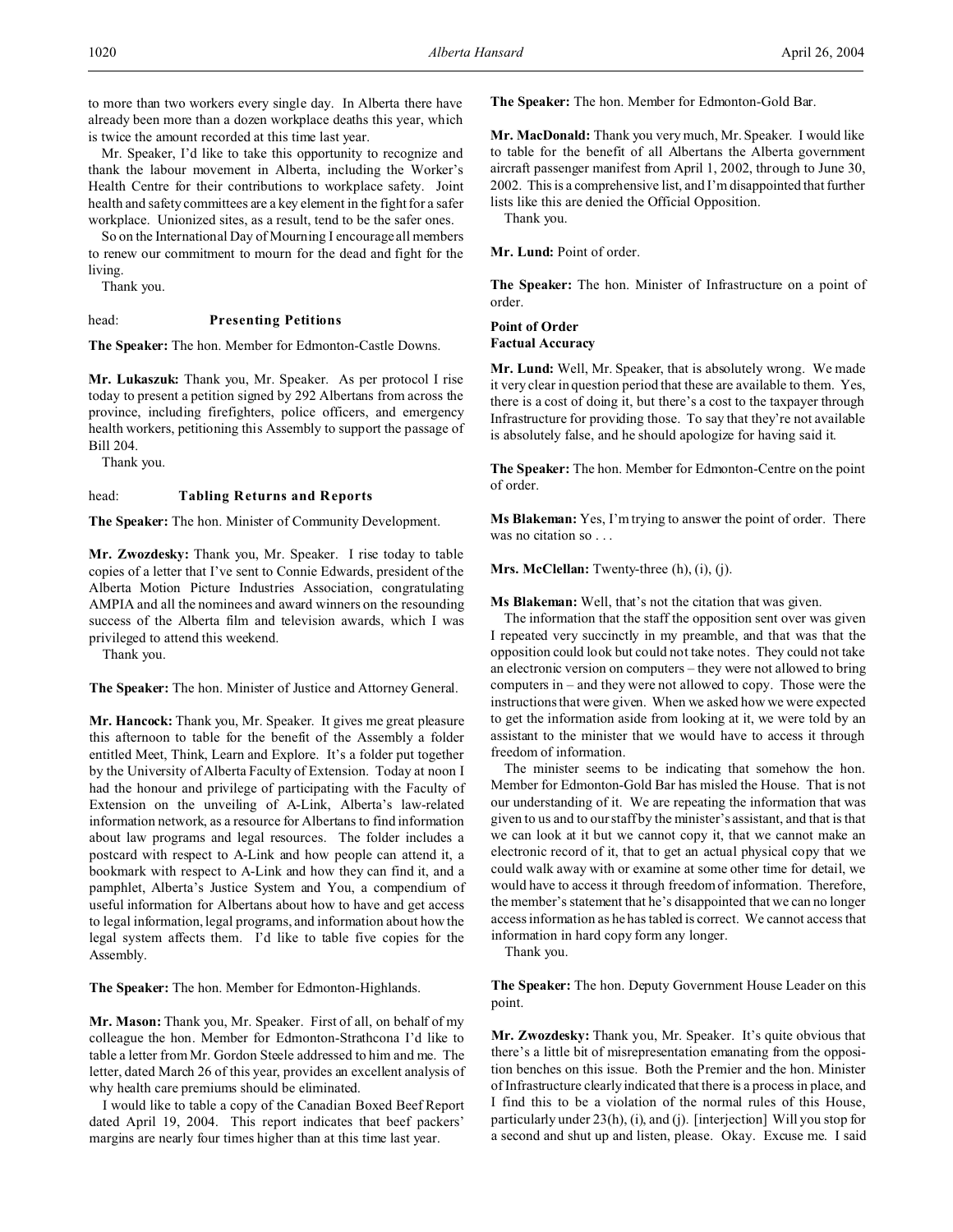earlier 23(h), (i), and (j) four minutes ago. Okay. Just pay attention once in a while.

Now, Mr. Speaker, notwithstanding the rude interruptions that just occurred from the hon. Member for Edmonton-Centre, let me make it very clear that that information has been and will continue to be available under the policies, rules, and guidelines that exist and under the conditions and circumstances that were just enunciated very clearly in this House by the Minister of Infrastructure.

So let's ask all hon. members on the opposition benches to please stop misleading in this way. It's dangerous, it's harmful, it's hurtful, and it sure as heck is not helpful to them or their purposes.

*2:50*

**Mr. Mason:** Mr. Speaker, I would say in my consideration that the point of order raised by the Minister of Infrastructure is not a point of order, the response from the Official Opposition was not a point of order, and what the Deputy Government House Leader has cited doesn't even apply. So I would submit that there's no point of order.

**The Speaker:** The hon. Member for Edmonton-Gold Bar.

**Mr. MacDonald:** Yes. Thank you very much, Mr. Speaker. Again, in regard to this tabling that has caused such concern on the opposite benches, in the past these passenger manifests were available to Liberal Party research staff. They could go to the Infrastructure department; they could make photocopies. There were no limitations, there were no restrictions put on their activities there. This has changed. Members of the general public, where we got this information from, were free to look at the lists and to photocopy them, and that no longer applies. The big question here should be: why? Why can't we just go in and have a look at this? It is our job, it is our duty to hold this government accountable. There's no point of order here in my view.

Thank you.

**The Speaker:** Well, there obviously is a difference of opinion. That is very, very clear. It's very difficult for the chair to stand up here and get the nuance about somebody having told somebody else thirdhand or second-hand and this being part of the whole scenario with respect to this.

As best as I understand, there's great umbrage being taken with respect to certain words that were used in here which only belies the most important point: when it comes to Tablings, tablings should just be tabled without comment, which wouldn't give rise to this sort of thing.

Now, having been a former minister of such a department that would release this information, I'm not sure what the current policy is with respect to this now, existing today, but it seems to me that if certain individuals have a copy of the document, it must be made available. That seems to be part of what is true in all of this, that the information is available.

Number two, it need not be tabled if it already is available. Nevertheless, that seems to be the situation that does transpire in here from time to time.

So then we come right down to a difference of opinion as to how someone certainly accesses information. Now, if I understand this correctly, it is available on a computer?

# **Ms Blakeman:** No.

**The Speaker:** It's not available on a computer, but it's available in hard form?

# **Ms Blakeman:** No.

# **Mr. Lund:** Exactly.

**The Speaker:** I can't deal with this. We've got two different opinions here. One says, yes, it's available on hard copy; the other one says no. The point of the matter is that I'm sure that by tomorrow you'll sort this out. We won't deal with this as a point of order. We'll recognize that we'll probably have another question, probably have another answer tomorrow, and maybe by the end of the week it'll all become very, very clear to everyone just what is available, and we'll get it first-hand from individuals in this House, not second-hand from anyone else. Okay? Thank you.

Any more tablings?

head: **Orders of the Day**

# head: **Written Questions**

**The Speaker:** The hon. Deputy Government House Leader.

**Mr. Zwozdesky:** Thank you, Mr. Speaker. Proper notice having been given on Thursday, April 22, it's my pleasure to move that written questions appearing on today's Order Paper do stand and retain their places with the exception of written questions 48, 66, 68, 69, 71, 75, 76, 77, 78, and 79.

[Motion carried]

## **Government Hotel Expenses**

Q48. Ms Blakeman moved that the following question be accepted. Who stayed at the Sheraton Suites hotel in Calgary on February 5, 2002, that was charged to the government through the Premier's deputy chief of staff, James Davis?

**Ms Blakeman:** Mr. Speaker, this is one of those instances where we get a little bit of information but not enough to clear up any misunderstandings, and I'd like to offer the opportunity to the government to provide all of the details so that there are no misunderstandings. Thus, we'd like to get some additional detail as outlined in the written question.

Thank you very much, Mr. Speaker.

**The Speaker:** The hon. Deputy Government House Leader.

**Mr. Zwozdesky:** Thank you, Mr. Speaker. I'm pleased to indicate on behalf of government that we're prepared to accept this question. I don't know if the date referred to is exactly right; nonetheless, we'll do our best to provide the information being sought.

**The Speaker:** The hon. Member for Edmonton-Centre to close the debate.

**Ms Blakeman:** Thank you very much.

[Written Question 48 carried]

### **Natural Gas and Bitumen Development**

Q66. Mr. MacDonald moved that the following question be accepted.

When was the government made aware of the dispute between companies surrounding natural gas and bitumen development in the Athabasca-Wabasca-McMurray region?

**Mr. MacDonald:** Mr. Speaker, I would really appreciate some detailed background information in regard to this matter. When you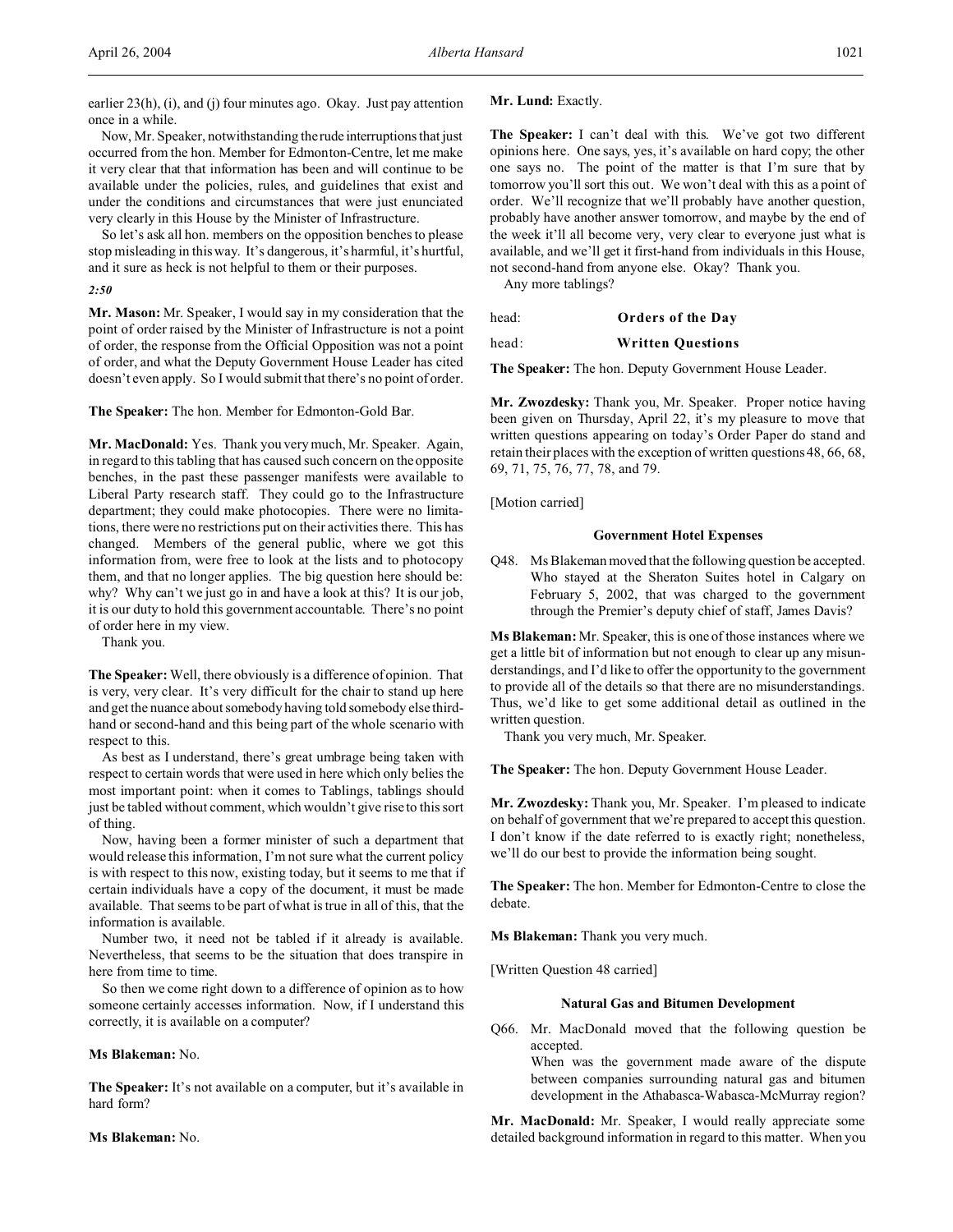consider the whole issue of natural gas over bitumen and some of the implications of further development in the Fort McMurray region, the number of leases that are going to be affected by this dispute, the number of companies that are affected by this dispute, it would be very important to learn when the government was made aware of this dispute.

Certainly, this hon. member is aware of discussions in the past between government officials and the industry in regard to gas over bitumen, but when we're looking at possibly enhanced compensation programs for those companies that are going to be adversely affected by this, this is a very important question, and I hope that the Department of Energy through the government provides us with that information.

Thank you.

**The Speaker:** The hon. Deputy Government House Leader.

**Mr. Zwozdesky:** Thank you, Mr. Speaker. With respect to Written Question 66 I'm pleased to indicate on behalf of the hon. Minister of Energy that we are prepared to accept Written Question 66.

**The Speaker:** The hon. Member for Edmonton-Gold Bar to close the debate.

**Mr. MacDonald:** Yes, Mr. Speaker. I must say at this time that I would like to publicly express my gratitude for that information, and I look forward to receiving it and reading it.

Thank you.

[Written Question 66 carried]

# **Utilities Consumer Advocate**

Q68. Mr. MacDonald moved that the following question be accepted.

> What is the procedure followed by the Utilities Consumer Advocate in order to track and resolve utilities consumers' complaints and/or problems?

**Mr. MacDonald:** Mr. Speaker, again, anything that we can do to shed light on the office of the Utilities Consumer Advocate would be in the best interests of consumers. Certainly, in light of the transfer of the retail assets of ATCO to Direct Energy and the finalization of that sale – the final date, I believe, is the 4th of May of this year – it's important that we know what procedure is followed.

There have been many complaints to date to the department. I would have to say that there have to be close to 900 at the moment. Is there a different procedure for a complaint in regard to a gas billing issue than there is for a complaint about electricity billing issues?

Now, hopefully, the transfer of assets is not going to mean an increase in the workload of the Utilities Consumer Advocate, but we will have to wait and we will have to see. I would really be interested and I would be grateful if we could get a detailed written explanation as to: what is the procedure followed by the Utilities Consumer Advocate to track and to resolve utilities consumer complaints and problems?

Thank you.

*3:00*

**The Speaker:** The hon. Minister of Government Services.

**Mr. Coutts:** Thank you, Mr. Speaker. My only comment will be to respond and indicate that the government is willing to accept Written Question 68.

**The Speaker:** The hon. Member for Edmonton-Gold Bar to close the debate.

**Mr. MacDonald:** Yes. Mr. Speaker, I will be brief. I will again look forward to receiving that information and reading it and, hopefully, sharing it with anyone that is interested. I would express my gratitude to the Department of Government Services for providing it.

[Written Question 68 carried]

#### **Royalty Reduction Programs**

Q69. Mr. MacDonald moved that the following question be accepted.

> What measures has the Ministry of Energy taken to implement the Auditor General's recommendation contained in his 2002-2003 annual report to assess whether royalty reduction programs are achieving their intended objectives?

**Mr. MacDonald:** Now, again, this is very, very important. We know that there have been concerns expressed in many quarters regarding our royalty reduction programs. Certainly, there are many people from across the province who have expressed concern to this hon. member that perhaps we're not getting as much as we should in royalties in this province.

We look at the last time we had a good look at royalty programs. It was back, I believe, as the Conservatives say, in a different administration, the former government of Premier Getty, when Mr. Orman, I believe, was Minister of Energy. There was an extensive discussion paper, and there was significant change to how the royalties were to be calculated in this province. A lot has happened in the global energy market since, the most significant, of course, being the dramatic increase in the price globally for crude oil and here in North America for natural gas.

The price is what our whole royalty structure is based on. Specifically with natural gas, we have three different tiers and many other little agreements in regard to conventional oil, and then we have the stages of royalty – I don't want to use the word "take" because the citizens own the resource – share and how that is calculated. There are many, many issues surrounding royalty calculations and royalty reduction programs. Are these royalty reduction programs achieving their intended objectives?

The Auditor General had some questions. With many of these royalty reduction programs citizens and members of this Assembly have no idea what exactly is being reduced. What are the amounts being reduced? The only amount we see in the budget is the net amount of royalty. What's been taken off that? We have no idea. These royalty reductions are net. No one seems to know how much and to whom?

I think this is very important, specifically in light of what the Auditor General has said. Hopefully, we can receive this information as well. Thank you.

**The Speaker:** The hon. Deputy Government House Leader.

**Mr. Zwozdesky:** On Written Question 69 I need to indicate on behalf of the hon. Minister of Energy that this question is being recommended for rejection.

**The Speaker:** The hon. Member for Edmonton-Gold Bar to conclude the debate.

**Mr. MacDonald:** Thank you, Mr. Speaker. Again, I am disap-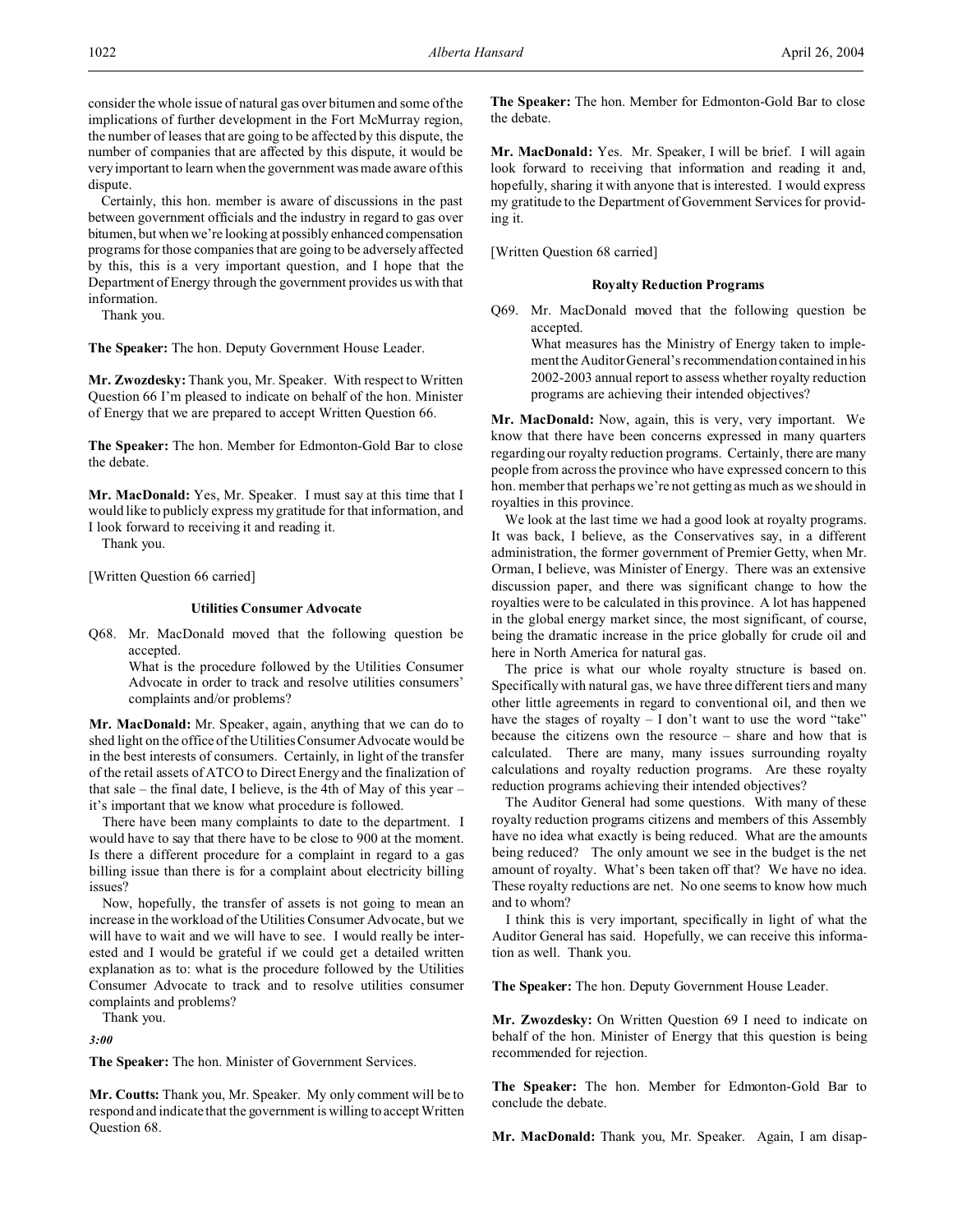pointed to hear the news that Written Question 69 has been rejected. For all the same reasons that I expressed in my opening remarks in regard to Written Question 69, I think this is very, very important. If we are going to have an open and transparent and accountable government, we should be able to receive this information. We need to know if it's \$1,000, if it's \$10,000, if it's \$100,000, or if it's \$2 million that one can receive in royalty reduction programs. If there's a cap on how much one can receive, tell us what the cap is.

I can't for the life of me understand why we can't have this information, when you consider that we rely in this province so much on the collection of resource royalty for our prosperity and our government spending. We need to know the structure of our royalty calculations and our royalty reduction programs if we are to plan to set aside a lot of money now that we have the debt under control thanks to the Alberta Liberals. Now that we have the debt under control and almost completely eliminated . . .

**Mr. Magnus:** Thanks to the Alberta Liberals?

**Mr. MacDonald:** You bet. It was our policy in '93, hon. member, and imitation is a fine form of flattery.

When we have the need to set aside billions of dollars, because at some point in the future a government is not going to have the luxury of this large amount of resource royalty, we should consider putting substantial amounts of the current money that's generated from resource royalty away for future generations, not for our own election purposes but for future generations. That's why I'm very, very disappointed that this written question has been rejected.

Thank you.

[Written Question 69 lost]

### **Natural Gas Rebate Program**

Q71. Mr. MacDonald moved that the following question be accepted.

> How much money in total was distributed to utility customers in February 2004 through the government's natural gas rebate program?

**Mr. MacDonald:** It would be good information for consumers and certainly members of the Official Opposition to have. These natural gas rebate programs can't be centred or focused around one specific party's re-election campaign. That has been the case, in the view of some Albertans, with past natural gas rebate programs. Surely, someone on that side of the House knows down to the penny  $-1$ would be surprised if they didn't – how much money in total was distributed to utility customers in February 2004, because we have to plan for the future.

Now, there are two different types of gas rebate programs. There's one for the residential customers, and there's also one for people in the rural parts of the province, which may have different needs. They may demand large amounts of natural gas at different times of the year, whether it's for grain drying or whatever purpose, Mr. Speaker.

Specifically for February, let's see how much money was spent. February being one of the coldest months of the year, residential users are certainly going to be looking at a natural gas rebate next February, which probably will be just before the provincial election. I'm not to say – the hon. Minister of Infrastructure would certainly know a lot better than  $I$  – when the next provincial election is going to be, but we have to be prepared. This information would not only help the consumers but help the Official Opposition and certainly would help the budgeting process so that we'll know how much

precisely is being spent in one of the coldest months of the winter. Thank you.

*3:10*

**The Speaker:** The hon. Minister of Infrastructure.

**Mr. Lund:** Thank you Mr. Speaker. If the member had been listening and looking, he would have known that this is a three-year program, so if he can tie that in with some kind of an election, hop to it.

Mr. Speaker, in keeping with this government's openness and accountability, we will be only too happy to provide this information to the member at no cost because it doesn't cost the taxpayers a lot of money to compile and copy and produce it. So we will accept this one.

[Written Question 71 carried]

#### **Casino Construction**

Q75. Dr. Massey moved on behalf of Ms Blakeman that the following question be accepted.

Which groups, companies, and stakeholders recommended to the government that final approval authority for casino construction is best left with a centralized bureaucracy rather than with local communities?

**Mrs. McClellan:** Mr. Speaker, on behalf of the hon. minister I would be pleased to respond to this written question. The government's role with regard to horse racing and Horse Racing Alberta is to ensure accountability in relation to the funds that are received by Horse Racing Alberta through the racing industry renewal initiative. It's up to Horse Racing Alberta to determine how best to spend those monies that they have earned through the racing industry renewal initiative.

The objectives, of course, are the revitalization of the horse racing industry in the province and the continued employment . . .

**The Speaker:** Hon. Deputy Premier, if I understand, we're dealing with Written Question 75.

**Mrs. McClellan:** Yes, and I'm getting to it.

**The Speaker:** Okay. It just says, "Casino construction." I don't know where horse racing comes into this. Sorry, but we're on Written Question 75.

**Mrs. McClellan:** Sorry about that.

Anyway, racing entertainment centres are a part of this, Mr. Speaker. I should have been more explicit, because I realize that the nomenclature isn't known to everyone, but that's a review. Local communities do make those decisions.

At any rate, Mr. Speaker, the government is rejecting Written Question 75 with regret.

**The Speaker:**The hon. Member for Edmonton-Mill Woods to close the debate.

**Dr. Massey:** Yes. Thank you. Well, I too regret, as the minister does, that the government won't make the information available. Thank you, Mr. Speaker.

[Written Question 75 lost]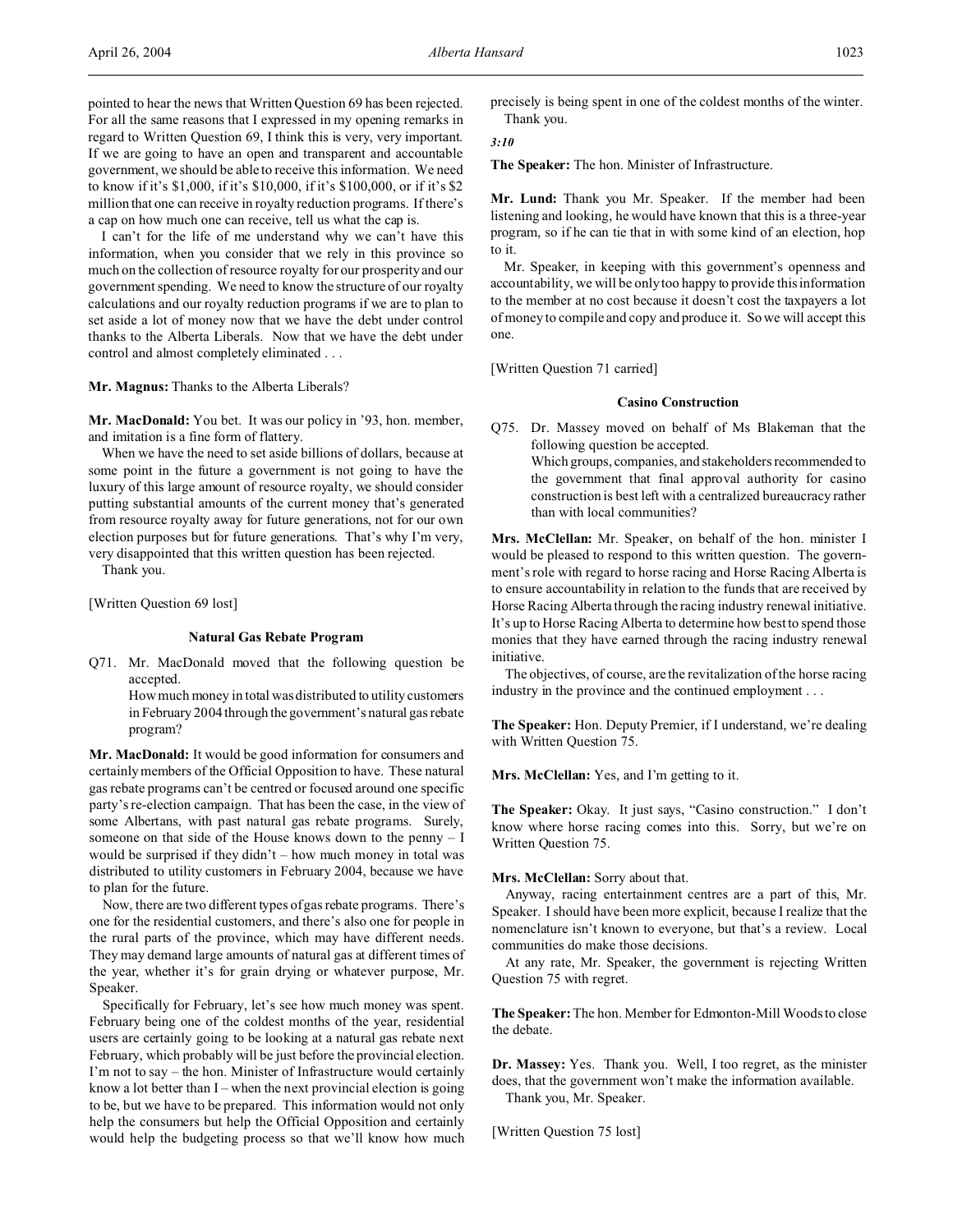#### **Premier's Deputy Chief of Staff Dinner**

- Q76. Ms Carlson moved on behalf of Ms Blakeman that the following question be accepted.
	- Who attended the dinner with the Premier's deputy chief of staff, James Davis, on January 12, 2002, at Il Pasticcio Trattoria restaurant in Edmonton that cost \$395.53?

**Ms Carlson:** I would urge the government to accept this in the spirit of openness and accountability.

**The Speaker:** The hon. Deputy Government House Leader.

**Mr. Zwozdesky:** Thank you, Mr. Speaker. With respect to Written Question 76 on the Order Paper I need to respond that the government of Alberta needs to reject this question, and I want to indicate briefly a few reasons why. To begin with, I think all members here would know, because it has been said in this House on numerous occasions, that there are circumstances and occasions when the names of individuals attending various functions with elected members and/or with senior staff members are not something that become open and able to be given out publicly, and there are reasons for that.

In this particular instance we have the deputy chief of staff at the time who likely met with a number of individuals for a businessrelated dinner. In respecting the confidence of what may or may not have been discussed at that dinner, I think it's important to draw present individuals' attention to the Freedom of Information and Protection of Privacy Act. It's a very excellent read, and I would encourage all members to in fact read it, learn it, and become better acquainted with it. In particular, division 3, which talks about thirdparty intervention, is an interesting read, obviously. So, too, is another section which I will refer to as section 17(4), specifically  $(e.1)$  and  $g(i)$  and  $(ii)$ , wherein it reads:

A disclosure of personal information is presumed to be an unreasonable invasion of a third party's personal privacy if . . .

- (e.1) the personal information consists of an individual's bank account information or credit card information . . .
- the personal information consists of the third party's name when
	- (i) it appears with other personal information about the third party, or
	- (ii) the disclosure of the name itself would reveal personal information about the third party,

and it goes on.

There are occasions, Mr. Speaker, when meetings – dinner meetings, business meetings, whatever have you – are necessary to perform on behalf of the government, and that applies right across the board. I should also indicate that these meetings – business or dinner meetings or luncheons or breakfasts or whatever they might be – don't just occur Monday through Friday. They frequently occur on Saturdays and Sundays. In other words, the business of the government of Alberta goes on literally seven days a week, virtually 365 days a year, and that's important to keep in mind.

The final point I just want to mention, going back to my references to the Freedom of Information and Protection of Privacy Act, is that I know there was an all-party committee that addressed this matter prior to this particular act being ushered in and through the Legislative Assembly. As I recall, there were members from all parties in the House who sat on that who helped design the report, and my information and my recollection going back a year or so ago – I think it was 2003 – is that, in fact, the FOIP Act was largely predicated on that all-party committee's report. So on that basis – I'm sorry, hon. members – this question will have to be rejected as worded.

Thank you.

**The Speaker:** The hon. Member for Edmonton-Ellerslie to close the debate.

**Ms Carlson:** Well, Mr. Speaker, with all due respect to the minister we didn't ask for minutes of the meeting or topics under discussion. We simply asked for who was in attendance. In the absence of a lobbyist registration act in this province, which is very unfortunate, this government does not like to disclose who is lobbying them and who isn't, and this is the only venue in which we can find out this information or could at least attempt to find out this information on behalf of Albertans.

The minister spent a great deal of time talking about the all-party FOIP review committee, which I happened to sit on and in which case I voted against very many of the recommendations that the government ended up passing because of their large majority. Some of those included pieces that he was speaking to specifically here. I would suggest that anyone who is prepared to meet with and lobby the government should not be opposed to having their name disclosed as such a person. We're not asking for the specifics of exactly what it is that they're talking about in those meetings, simply that if taxpayer dollars are being paid out for meals, then the taxpayer has a right to know who in fact was in attendance.

[Written Question 76 lost]

### *3:20* **Private Vocational Schools**

Q77. Dr. Pannu moved that the following question be accepted. For the fiscal years 2001-02, 2002-03, and for the period beginning April 1, 2003, and ended March 15, 2004, what was the total amount of funding that each private vocational school received from any program administered by the Ministry of Learning either paid to a private vocational school directly or paid to individual students for the purpose of attending a private vocational school?

**Dr. Pannu:** Brief comments, Mr. Speaker. As a way of rationale and background there are under 40 private institutions licensed by Alberta Learning to offer vocational training to adult Albertans. While, for the most part, these schools receive no direct government assistance, indirectly they receive both student loan programs administered by the Minister of Learning as well as large amounts of indirect funding through various programs administered by the Minister of Human Resources and Employment.

The New Democrat opposition frequently receives complaints about the quality of instruction offered at these government-licensed private vocational schools. We also receive frequent complaints about how these schools treat students attending them. The information being sought through Written Question 77 is intended to ensure that Albertans are aware of exactly how much direct and indirect funding is received by each of the more than 140 licensed vocational schools. I urge the acceptance of Written Question 77.

Thank you, Mr. Speaker.

### **The Speaker:** The hon. Minister of Learning.

**Dr. Oberg:** Thank you very much, Mr. Speaker. We are willing to accept this written question with the following amendments, and I will say that it has been shared with the mover of the motion prior to 11 o'clock today. I would like to make the following amendments by striking out "and for the period between April 1, 2003, and ended March 15, 2004" and substituting "2003-04" and by adding "on a full-time basis" after "attending a private vocational school."

Quite simply, Mr. Speaker, the reason for substituting '03-04 is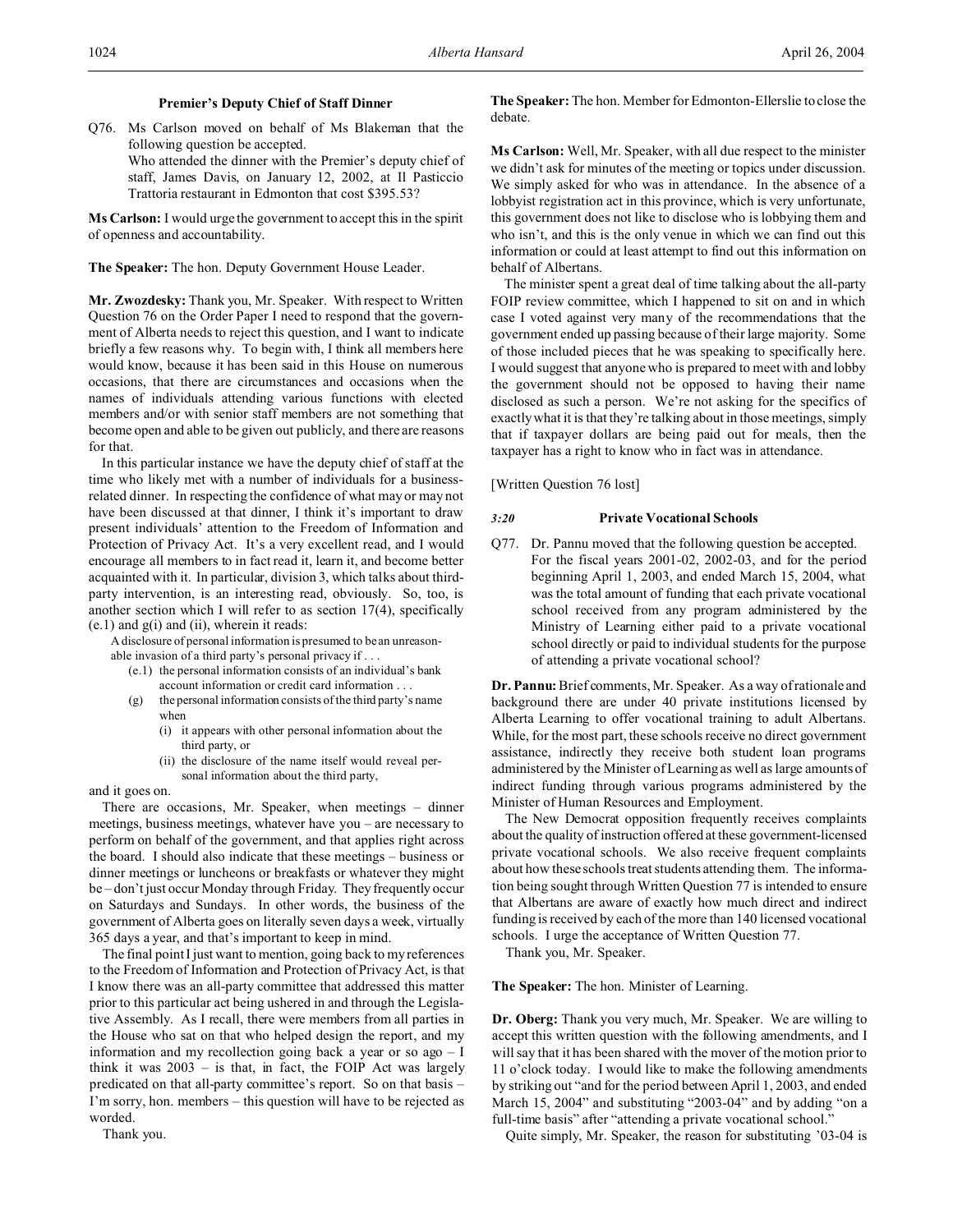So the amended written question would now read:

For the fiscal years 2001-02, 2002-03, 2003-04 what was the total amount of funding that each private vocational school received from any program administered by the Ministry of Learning either paid to a private vocational school directly or paid to individual students for the purpose of attending a private vocational school on a fulltime basis?

I would therefore move the amended written question.

# **Speaker's Ruling Amendment to Written Question**

**The Speaker:** Just for clarification. The hon. minister added one additional word to the document that was circulated to hon. members. Hon. members, if you take a look at the amendment to Written Question 77 that has been circulated, what was added by the minister in terms of the oral overview just given was the word "individual" that would have to be added after the word "to" at the end of the third line. That's the way it reads on the Order Paper, so I believe there's probably just a typing difficulty. It's important, however, because sometimes if one says, "It will not be released," and you forget the word "not," it changes the intent entirely.

In this case we have an amendment, and there's debate on the amendment now.

#### **Debate Continued**

**Dr. Pannu:** Thank you, Mr. Speaker. I want to thank the minister for sharing the proposed amendment with me in advance. I certainly appreciate the part of the amendment that will make available information for the entire 2003-2004 fiscal year.

I just want to seek some clarification on the second part of the amendment. Is it the case that the Ministry of Learning funds at these institutions only full-time students? If that is the case, that only full-time students are funded, then clearly the amendment is in order and I have no objection to it. However, if part-time students are also funded, then I'd be disappointed because the information provided would be incomplete, and Albertans would certainly appreciate having complete information.

The Speaker: Okay. We have a debate on the amendment. If I recognize the hon. Minister of Learning on the amendment, that will close this section on the amendment. Nobody else?

The hon. minister.

**Dr. Oberg:**Thank you very much, Mr. Speaker. Certainly, what the hon. member has asked me – there are part-time students that are enrolled in our private vocational schools. Unfortunately, it is very difficult for us to find that. Full-time students are much easier for us to do in that we can identify them purely on a full-time basis. By doing it on a part-time basis, the part-time students could be at other institutions as well, so the information would not be accurate. Therefore, I have added in "full-time" students to clarify what information we have available and will make available to the hon. member.

### [Motion on amendment carried]

**The Speaker:** The hon. Member for Edmonton-Strathcona to close the debate.

**Dr. Pannu:** Thank you, Mr. Speaker. As I said, I appreciate very much the minister's readiness to share full information, full in the sense of including part of fiscal 2003-2004 which wasn't part of the original written question request, but I am disappointed with respect to the minister suggesting that the department has difficulty maintaining or collecting or putting together information with respect to the funding of students who take their program on a part-time basis, although they are funded by the minister. So I express my disappointment with respect to the incompleteness of the information that I'll be receiving. Nevertheless, having half a loaf I guess is better than having none. With those remarks I will sit down.

[Written Question 77 as amended carried]

#### **Private Vocational Schools**

Q78. Dr. Pannu moved that the following question be accepted. For the fiscal years 2001-02, 2002-03, and for the period beginning April 1, 2003, and ended March 15, 2004, what was the job placement rate six months after program completion for students attending each private vocational school licensed to operate in Alberta?

**Dr. Pannu:** Mr. Speaker, brief comments on the reason for the written question. It is important that Albertans know whether value for money is being achieved for the investment of public dollars to support learners attending provincially licensed private vocational schools. One of the best indicators of the effectiveness of these schools, which operate as profit-making commercial businesses, is their job placement rates after students attending those schools complete their programs. This written question is specifically to question job placement rates for each of the private vocational schools from both the Ministry of Learning and the Ministry of Human Resources and Employment.

# *3:30*

I'm aware that both of these ministries use slightly different methodologies for tracking job placement rates from these schools, and I emphasize that this written question seeks information on job placement rates from both ministries. I understand that job placement rate information collected by the Ministry of Learning is based on information reported bythe private vocational schools themselves whereas the information collected by Human Resources and Employment is based on interviews with students six months after program completion. Again, that is why it's important that responses be received from both ministries.

Thank you, Mr. Speaker.

**The Speaker:** The hon. Minister of Learning.

**Dr. Oberg:**Thank you very much, Mr. Speaker. We will accept this question with the following amendments. Again, I will state that it was circulated to my opposition colleague prior to 11 o'clock this morning as per Standing Orders.

Mr. Speaker, I'll seek your advice on this. I do want to alter the typed amendment that is before us – and I would seek your advice on how to do this – by striking out the "'2002-03, and for the period beginning April 1, 2003, and ended March 14, 2004' and substituting" and adding "'02-03, and '03-04."

Mr. Speaker, I would ask your indulgence on specifically how to do that. I feel that that's more in line with what the hon. member has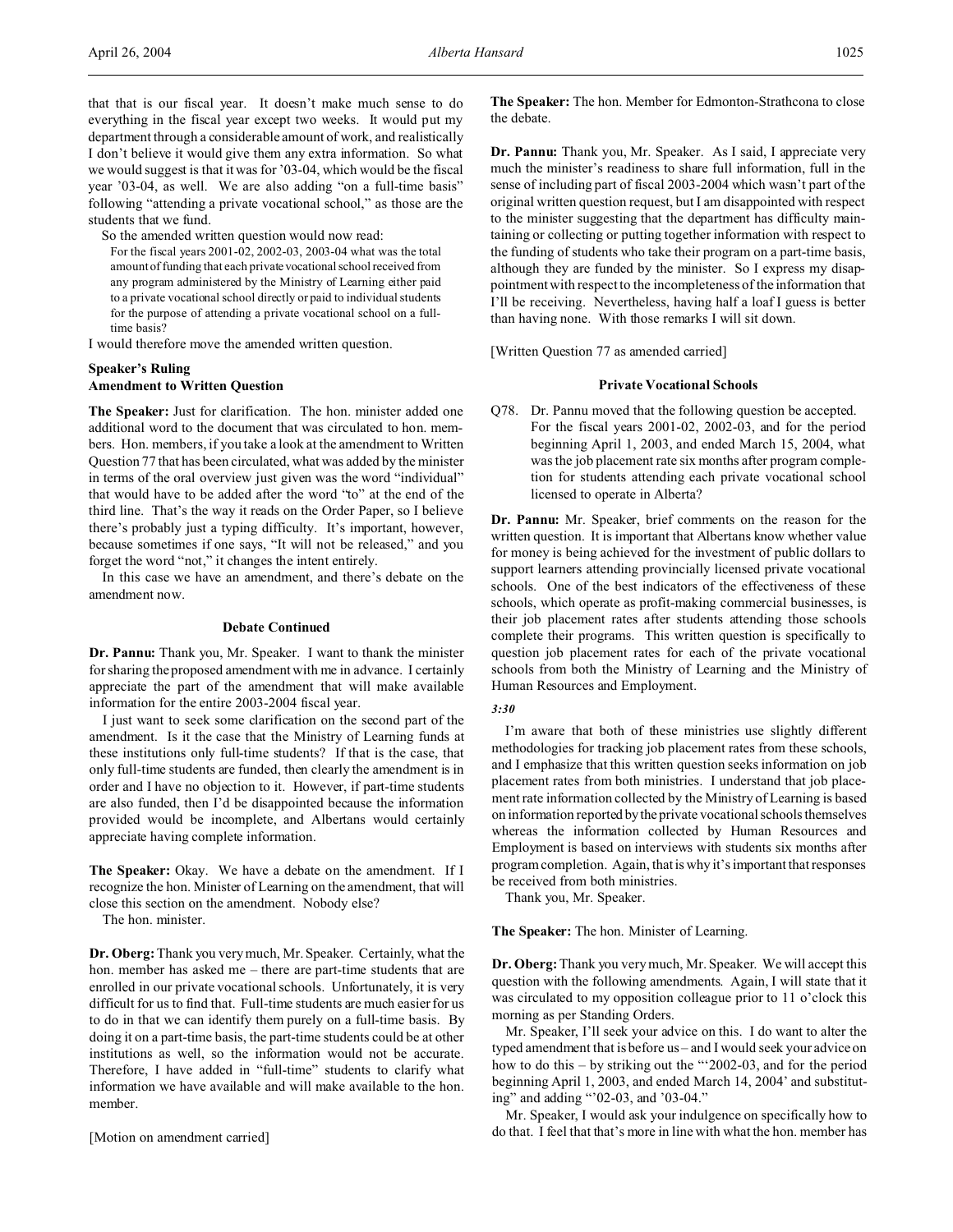asked me. The same arguments hold for what I said on the last question about March 14 and keeping it as the fiscal '03-04 year and, actually, what the hon. member just stated about the six months after.

And striking out "what was the job placement rate six months after program completion for students attending each private vocational school licensed to operate in Alberta" and substituting "what were the job placement rates attributable to each institution currently offering programs licensed under the Private Vocational Schools Act." As the hon. member has stated, we do not collect that information in the type of format that the hon. member has asked for.

**The Speaker:** Hon. minister, before we get that explanation, just please read, then, to this Assembly exactly what the amended written question would now read. All hon. members have a text. If I understand the minister correctly, then what the minister is saying – let me just try this. The minister says: that for the fiscal years 2001- 2002, 2002-2003, and 2003-2004, what were the job . . . and going on. So what the minister is basically saying is the document in text that we'd be dealing with now that would become the official one would have added "2003-2004."

Okay. That's the clarification that's important. All hon. members have that.

**Dr. Oberg:** That's absolutely correct, Mr. Speaker, and if I can, I will read the complete amended written question as follows: For the fiscal years 2001-02, 2002-03, and '03-04 what were the job

placement rates attributable to each institution currently offering programs licensed under the Private Vocational Schools Act?

I would move the amended Written Question 78. Thank you.

**The Speaker:** Is it clear to the hon. member what has just transpired?

**Dr. Pannu:** Yes.

**The Speaker:** Okay.

**Dr. Pannu:** I think it is, Mr. Speaker. I stand to be corrected if my understanding is somewhat incomplete.

As I understand now, the minister in fact has included the full fiscal 2003-2004 information. Right? I thank the minister for doing just that, and I look forward to receiving the information from his ministry.

I had also of course requested in my comments to receive information for the same period to the same question from the Minister of Human Resources and Employment as to whether the job placement data based on student interviews six months after program completion collected by the ministry would be provided in response to Written Question 78, and I'm still awaiting some sort of response from the hon. minister in this regard.

Thank you, Mr. Speaker.

[Motion on amendment carried]

**The Speaker:** The hon. Member for Edmonton-Strathcona to close the debate.

**Dr. Pannu:** Thank you, Mr. Speaker. I certainly want to thank the Minister of Learning for his co-operation in getting to the House the requested information. I would certainly urge the Minister of Human Resources and Employment to respond in a similar way to

the request that I made, because information from his office is just as important as the information that I now have been promised I would be receiving from the Minister of Learning.

Thank you.

[Written Question 78 as amended carried]

**The Speaker:** Now, just a clarification for everybody, hon. members. Please note that what we just did in here did not have the initials of Parliamentary Counsel. Our rules suggest that this is a requirement, but I will exercise and use my authority under Standing Order 2 to override that, but this will not come back as a precedent in the future. Okay?

Thank you.

## **Private Vocational Schools**

Q79. Dr. Pannu moved that the following question be accepted. For the fiscal years 2001-02, 2002-03, and for the period beginning April 1, 2003, and ended March 15, 2004, what was the total amount of funding that each private vocational school received from any program administered by the Ministry of Human Resources and Employment either paid to a school directly or paid to individual students for the purpose of attending a private vocational school?

**Dr. Pannu:** Mr. Speaker, the reason for this question, the background to it, is that the Ministry of Human Resources and Employment provides hundreds of millions of dollars per year to support adult vocational training and upgrading. Much of this funding supports students attending private vocational schools. In fact, funding criteria for many of the ministry's programs – for example, in most cases the ministry only supports training programs of one year or less in duration – seem designed to direct adult learners to private vocational schools rather than public institutions like NAIT, SAIT, or NorQuest College. As a basic measure of accountability Albertans have the right to know what amounts of funding went from the public purse to these schools.

I urge the acceptance of Written Question 79.

**Mr. Dunford:** We'll accept.

**Dr. Pannu:** I want to thank the minister for his readiness to provide the information to the House. I look forward to receiving it at the appropriate time.

Thank you, Mr. Speaker.

[Written Question 79 carried]

# head: **Motions for Returns**

**The Speaker:** The hon. Deputy Government House Leader.

**Mr. Zwozdesky:** Thank you very much, Mr. Speaker. Proper notice having been served on Thursday, April 22, it is my pleasure to move that motions for returns appearing on today's Order Paper do stand and retain their places with the exception of motions for returns 24 through 31, 34 through 42, 44 through 49, 52, 53, 55 through 62, 64, 66, 69 through 73, 75, 78 through 83, 88 through 105, 108 through 123, 128, 134 through 143, 146 through 160, 162, 164 through 168, 174 through 180, 183 through 189, 197, 200 through 205.

[Motion carried]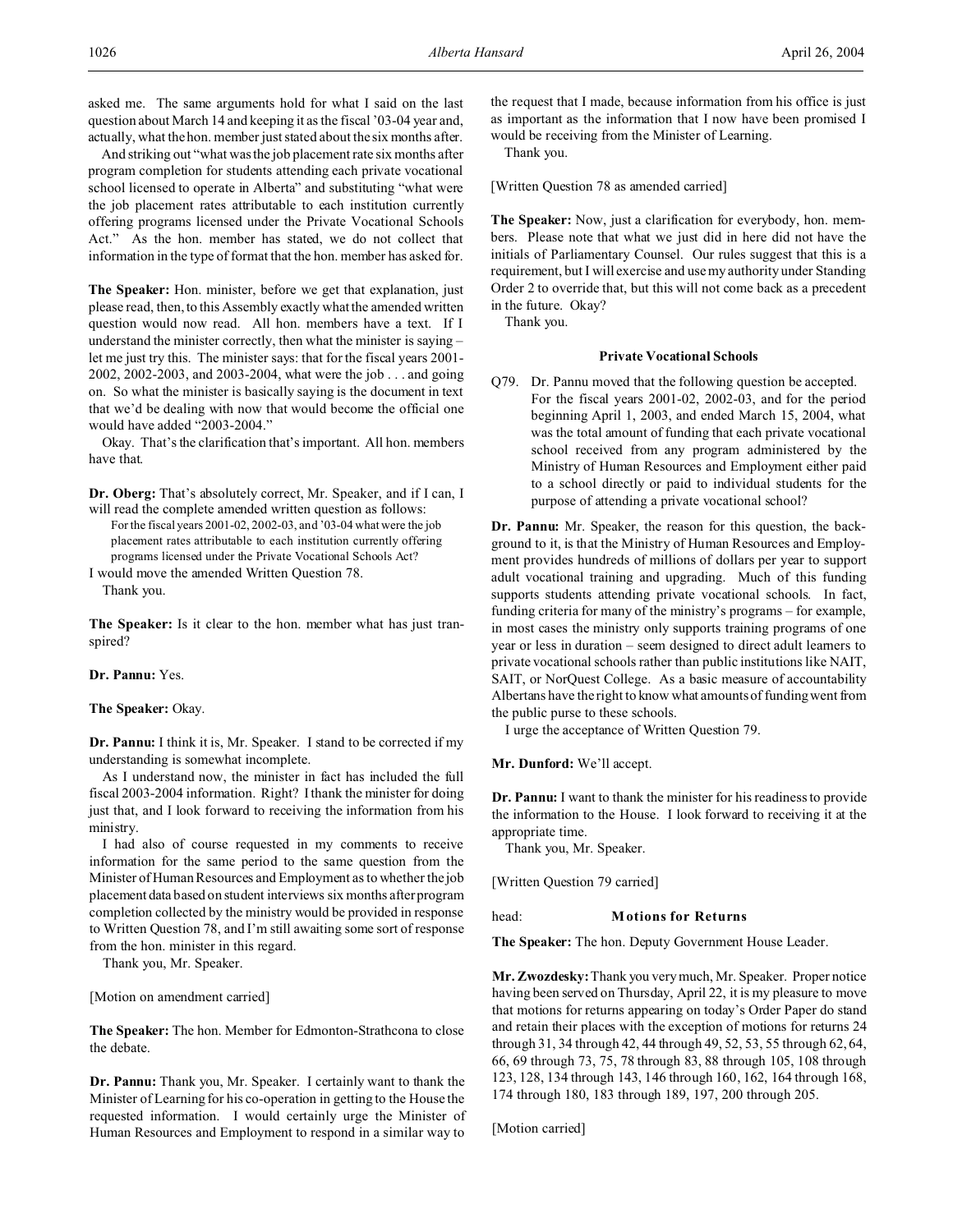M24. Mr. MacDonald moved that an order of the Assembly do issue for a return showing all monthly business credit card statements for the fiscal year 2002-2003 issued to the deputy minister, all assistant deputy ministers, executive directors, directors, branch heads, managers, and unit leaders for the Department of Government Services.

[Mr. Tannas in the chair]

**Mr. MacDonald:** Certainly, in the interest of being open, transparent, and accountable to the taxpayers, I can't see why we would not accept this motion for a return. In light of some of the questions surrounding government expenditures, I think that this is reasonable.

Thank you, Mr. Speaker.

**The Deputy Speaker:** The hon. Deputy Government House Leader.

**Mr. Zwozdesky:** Thank you, Mr. Speaker. I want to indicate to the hon. member and to all members of the House that we're recommending that Motion for a Return 24 be accepted with amendments, and I would like to inform the House that the amendments were shared with our opposition colleague prior to 11 a.m. today as per normal procedure. I hope the amendment has been circulated and all members have a copy of it. I understand that is the case.

I would like to just outline and move what the amendment would be should it succeed. We are simply making similar amendments to what we've discussed in this House before by way of grouping and categorizing, which will enormously speed things up and at the same time will also allow the provision of whatever information is able to be provided under the policies and procedures established and also with respect to upholding the Freedom of Information and Protection of Privacy Act, as I enunciated earlier this afternoon.

In the spirit of that particular gesture, Mr. Speaker, the newly amended Motion 24 would read as follows:

That an order of the Assembly do issue for a return showing a statement of all credit card expenses for the fiscal year 2002-2003 incurred by all deputy ministers, all assistant deputy ministers, executive directors, directors, branch heads, managers, and unit leaders in aggregate for each government department categorized by accommodation, travel, hosting, and miscellaneous expenses.

Mr. Speaker, that should sum up the gist of our acceptance as outlined and for the purposes indicated earlier.

Thank you.

**The Deputy Speaker:**The hon. Member for Edmonton-Gold Bar on the proposed amendment.

**Mr. MacDonald:** Yes. Thank you, Mr. Speaker. This is in regard to the amendment, and for the record I would like to express my gratitude to the hon. minister for providing this information this morning, at 9:47 a.m. to be precise. I appreciate it.

Thank you.

**The Deputy Speaker:** The hon. Member for Edmonton-Highlands on the amendment.

**Mr. Mason:** Thank you very much, Mr. Speaker. I wonder if the minister would take a question in connection with this amendment.

**The Deputy Speaker:** If he takes a question, that ends the debate.

**Mr. Mason:** Oh. All right.

**The Deputy Speaker:** You can offer the question, and when the minister speaks, then you might get an answer.

**Mr. Mason:** Yes. Maybe he would be so gracious as to respond to this question when he concludes.

The concern that I have with respect to this amendment is that if there were a few expenses which were out of order – that is, one or two by someone in a very senior position that was far too extravagant – would the effect of this be to blend it all in so that you couldn't tell what individual expenses were there? Of course, by spreading it over all of the administration, including branch heads, managers, unit leaders, and so on, you greatly increase the number of people who are aggregated in this number. It could look very reasonable because you would spread these expenses over a lot of people, so if you averaged the expenses per person, they would be very small.

I am reminded, Mr. Speaker, of the story of the man who drowned crossing a lake that was only on average one foot deep. I think this is the problem with the aggregation. I guess my question is: if there were particular expenses that were very expensive which accrued to just one or two individuals, would this amendment allow those expenses to be reported, or would they just be averaged in with the entire department?

**The Deputy Speaker:** There being no further debate, then, to close debate on the amendment.

**Mr. Zwozdesky:** Thank you. I'm pleased to rise to close debate on the amendment and, in doing so, perhaps to comment briefly on the hon. Member for Edmonton-Highlands' question. He's asking whether this particular amendment would somehow obfuscate or otherwise, perhaps, not present accurately or in some way cover up extravagant expenses. The short answer, Mr. Speaker, and the honest answer is no. In no way would this occur.

I think it needs to be mentioned for everyone's pleasure, Mr. Speaker, that all of these expense accounts are carefully and thoroughly reviewed not only by the internal processes but are also subject to the very thorough scrutinous eye of the Auditor General. They would certainly have been identified if any of those kinds of extravagant expenditures might have occurred. This amendment is in no way an attempt to do anything that might be of concern to the hon. member, but I do thank him for having raised it.

That having been said, I would seek the support of all members for the amendment to this Motion for a Return 24 as presented.

[Motion on amendment carried]

**The Deputy Speaker:** The hon. Member for Edmonton-Gold Bar to conclude debate.

**Mr. MacDonald:** Thank you, Mr. Speaker. I have reservations about this, but I will have to wait and see. Hopefully, I will be proven wrong.

A thank you is I guess in order, and we'll wait and see what information we do get. Thank you.

[Motion for a Return 24 as amended carried]

# *3:50* **Business Credit Card Statements for Human Resources and Employment Department**

M25. Dr. Massey moved on behalf of Mr. MacDonald that an order of the Assembly do issue for a return showing all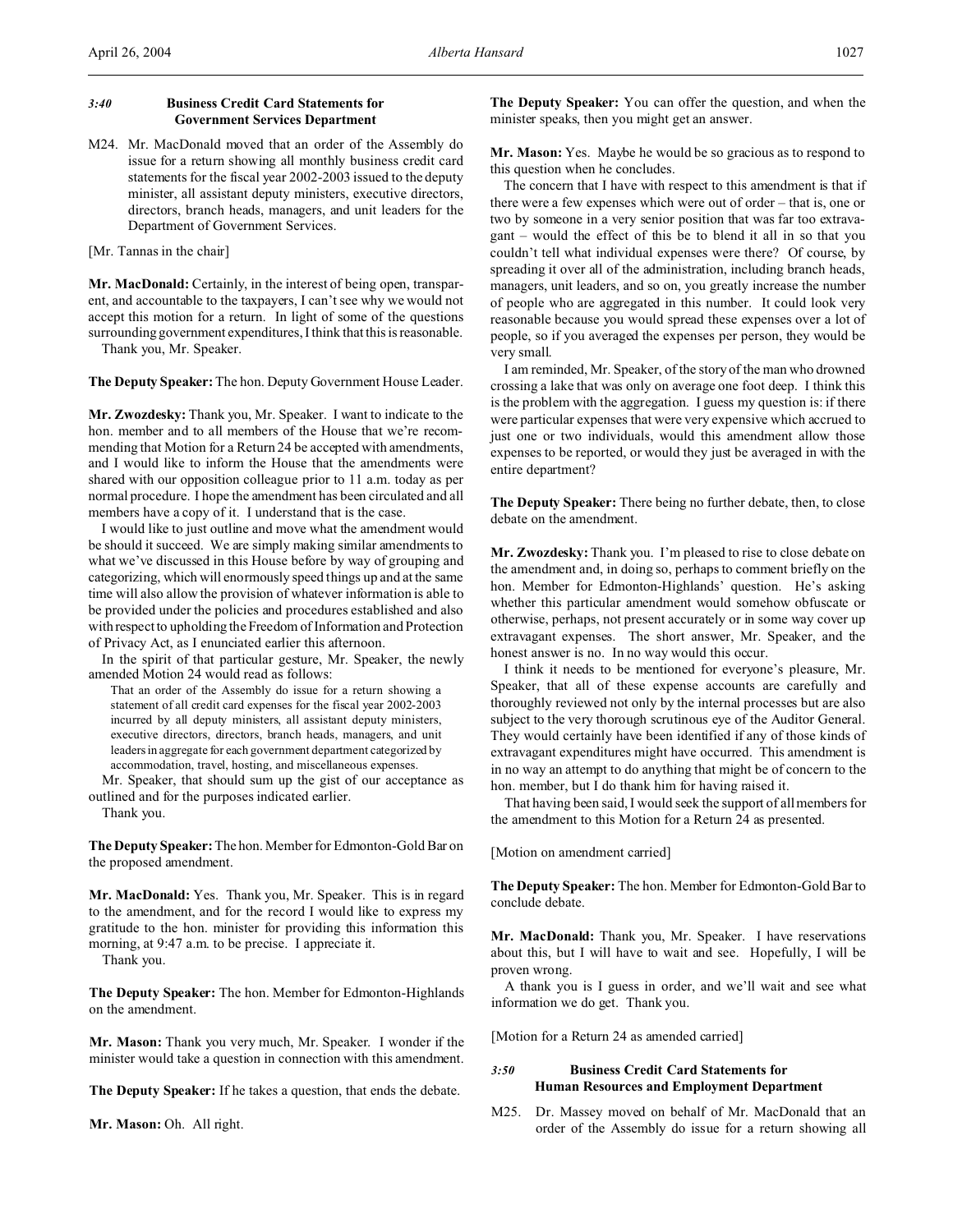monthly business credit card statements for the fiscal year 2002-2003 issued to the deputy minister, all assistant deputy ministers, executive directors, directors, branch heads, managers, and unit leaders for the Department of Human Resources and Employment.

**The Deputy Speaker:** The hon. Minister of Human Resources and Employment.

**Mr. Dunford:** Thank you, Mr. Speaker. Reject.

**The Deputy Speaker:** The hon. Deputy Government House Leader.

**Mr. Zwozdesky:** Thank you. Just briefly following up on the hon. Minister for Human Resources and Employment. I will support his recommendation, obviously, to reject Motion for a Return 25 based on the discussion we just had on Motion for a Return 24, where this particular issue was dealt with.

Thank you.

**The Deputy Speaker:** The hon. Member for Edmonton-Ellerslie.

**Ms Carlson:** Thank you, Mr. Speaker. I respectfully ask that he give us more of an explanation than that.

**Mr. Zwozdesky:** Are we into debate at this point?

**The Deputy Speaker:** No, we're not. We're actually closing the debate. It can't come back.

Anyway, the hon. Member for Edmonton-Mill Woods on behalf of the hon. Member for Edmonton-Gold Bar has moved Motion for a Return 25. All those in support of this motion, please say aye.

**Some Hon. Members:** Aye.

**The Deputy Speaker:** Those opposed, please say no.

**Some Hon. Members:** No.

**The Deputy Speaker:** The motion is defeated.

**Ms Carlson:** He didn't close debate.

**The Deputy Speaker:** He didn't close debate.

Okay. We'll disregard that vote, and wax eloquent, hon. Member for Edmonton-Mill Woods. That's what I thought I was signalling to you before, but anyway, let us close debate.

**Dr. Massey:** Thank you, Mr. Speaker. I was a little confused when both the minister rejected it and the Deputy Government House Leader also stood up and did the same thing, so there was a little confusion.

I think it's unfortunate, to say the least, Mr. Speaker. The kind of information that we're seeking is information that should be readily available to taxpayers in this province. No matter how it's construed, it is an attempt to keep that information from the public, so I think it's unfortunate that this is not being accepted.

[Motion for a Return 25 lost]

# **Business Credit Card Statements for Community Development Minister's Office**

M26. Ms Carlson moved on behalf of Ms Blakeman that an order

of the Assembly do issue for a return showing all monthly business credit card statements for the fiscal year 2002-2003 issued to the Minister of Community Development and the minister's executive assistant.

**The Deputy Speaker:** The hon. Deputy Government House Leader.

**Mr. Zwozdesky:** Thank you, Mr. Speaker. I just wanted to clarify briefly before I talk to Motion for a Return 26, which we intend to accept with amendments, that the reason for rejecting 25 was only because it's already covered in 24. That's why I rose at the end of the hon. Minister of Human Resource and Employment's comments. We may see a similar pattern develop here shortly if the amendments before us on 26 are accepted. I think there was just a little bit of chatter going on at the time, and some members may have been misdirected in their listening temporarily.

With respect to Motion for a Return 26, Mr. Speaker, I'm recommending acceptance with amendments. I'm pleased to inform the hon. member and the other colleagues that our opposition were informed of this particular amendment prior to 11 this morning as per procedures. I understand that the amendment has been circulated to all members present.

I just want to outline briefly that anyone looking at the Order Paper would notice that there are a number of rather identically worded motions for returns similar to 26 where the only difference might be the name of the particular ministry in respect to the information being sought. If we're successful in approving the amendment – and I hope we will be – to 26, that will certainly speed things up a great deal in this House by being able to refer to 26 and say: well, this has already been opened up now, and all Executive Council members and their assistants will provide the information that's being requested.

In the final analysis, Mr. Speaker, I'm recommending that we accept Motion for a Return 26 with the following amendment so that the amended motion would read as follows:

That an order of the Assembly do issue for a return showing a statement of all credit card expenses for the fiscal year 2002-2003 incurred by members of Executive Council and their executive assistants broken down by department and categorized by accommodation, travel, hosting, and miscellaneous expenses. Thank you, Mr. Speaker.

**The Deputy Speaker:** On the amendment. The hon. Member for Edmonton-Ellerslie.

**Ms Carlson:** Thank you, Mr. Speaker. My colleague who put this motion on the Order Paper has some concerns. Those concerns are particularly about the monthly breakdown being lost now. Specifically, what else may have shown up on a government card that will not in this particular breakdown that we're going to get? If those questions could be answered, then we'll be in support of this amendment.

[Motion on amendment carried]

**Ms Carlson:** Mr. Speaker, I'm unclear as to why my questions can't be answered on this particular amendment and the motion.

**The Deputy Speaker:** The hon. Deputy Government House Leader.

**Mr. Zwozdesky:** Thank you, Mr. Speaker. Thank you, hon. Member for Edmonton-Ellerslie. I don't know if the hon. Member for Edmonton-Ellerslie has had a chance to have as in-depth a briefing perhaps as she might have liked from her House leader, but we did have about an hour and 40-minute discussion on how this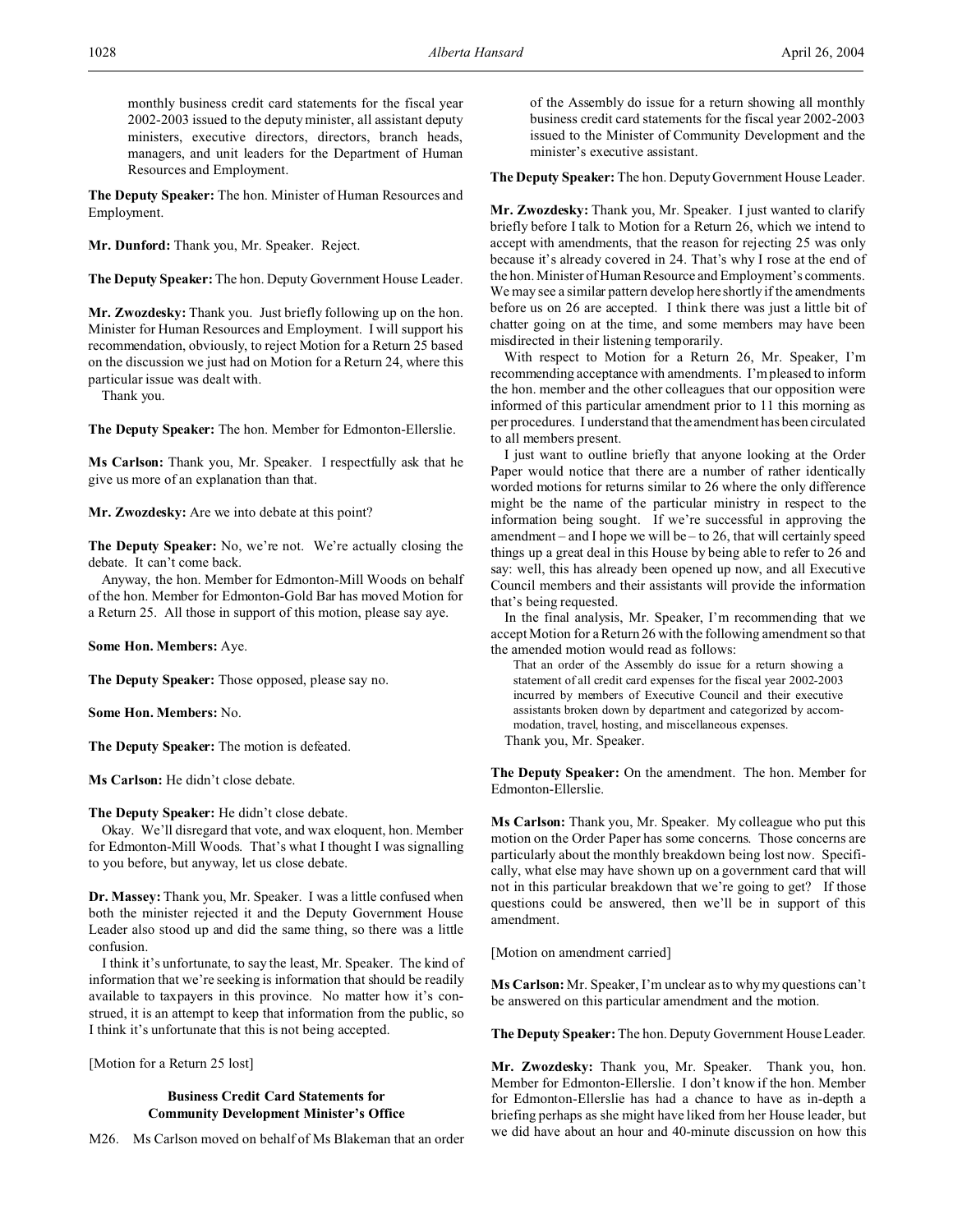particular business would be approached. I think it was generally speaking agreed to, albeit with reluctance, I have to add, on the part of the Opposition House Leader, that we would try and provide whatever information we could under the groupings that we have available. Then if there was additional information that might be needed, that might be pursued on a one-off basis or it might be pursued through FOIP or whatever. But we have the information that can be readied in the fashion as outlined here and as organized here, so that's the reason for the grouping.

The second part of the issue is with respect to grouping together all members of Executive Council who will report individually on this. For purposes of speeding up the process in the House, rather than dealing with each ministry one by one by one by one for the identical question, we would simply amend the first one in the series, and it would in the spirit of co-operation apply equally to all the others that are on the Order Paper. So there is no change with respect to this particular point, from that point of view at least. I hope that clarifies something for now.

[Motion for a Return 26 as amended carried]

# *4:00* **Business Credit Card Statements for Justice and Attorney General Minister's Office**

M27. Ms Carlson moved on behalf of Ms Blakeman that an order of the Assembly do issue for a return showing all monthly business credit card statements for the fiscal year 2002-2003 issued to the Minister of Justice and Attorney General and the minister's executive assistant.

**The Deputy Speaker:** The hon. Deputy Government House Leader.

**Mr. Zwozdesky:** Thank you, Mr. Speaker. Precisely now we have the amended Motion for a Return 26, which will include all members of Executive Council for the question being put or as near to it as you can read. In this case, the Minister of Justice and Attorney General and that particular minister's executive assistant would be covered under the amended Motion for a Return 26, so on that basis I would recommend that Motion for a Return 27 be now rejected.

[Motion for a Return 27 lost]

# **Business Credit Card Statements for Seniors Minister's Office**

M28. Ms Carlson moved on behalf of Ms Blakeman that an order of the Assembly do issue for a return showing all monthly business credit card statements for the fiscal year 2002-2003 issued to the Minister of Seniors and the minister's executive assistant.

**The Deputy Speaker:** The hon. Deputy Government House Leader.

**Mr. Zwozdesky:** Thank you, Mr. Speaker, and thank you to the Member for Edmonton-Ellerslie. Motion for a Return 28 again comes under the same spirit of co-operation that we saw with the amended Motion for a Return 26 a few minutes ago. In the case of Motion for a Return 28 it's the same information being requested, but in this instance it's from the Ministry of Seniors and from the minister's executive assistant in that department. That having been said, with the amended Motion for a Return 26 all members of Executive Council and all their executive assistants are now covered, so there is a recommendation that I would like to put forward on that basis: reject Motion for a Return 28 before us now.

# **Business Credit Card Statements for Solicitor General Minister's Office**

M29. Ms Carlson moved on behalf of Ms Blakeman that an order of the Assembly do issue for a return showing all monthly business credit card statements for the fiscal year 2002-2003 issued to the Solicitor General and the Solicitor General's executive assistant.

**The Deputy Speaker:** The hon. Deputy Government House Leader.

**Mr. Zwozdesky:** Thank you, Mr. Speaker, and thank you again to the Member for Edmonton-Ellerslie on behalf of the other hon. member for raising Motion for a Return 29. The same basic explanation applies here, the only difference being that under Motion for a Return 29 the department from whom the information is being sought is the Solicitor General and the Solicitor General's executive assistant. As I indicated earlier, Motion for a Return 26 will serve the purpose because all members of Executive Council and their executive assistants will be reporting the information under the amended motion. On that basis, I would recommend that we are able to reject Motion for a Return 29, which is before us now.

[Motion for a Return 29 lost]

# **Business Credit Card Statements for Seniors Department Staff**

M30. Ms Carlson moved on behalf of Ms Blakeman that an order of the Assembly do issue for a return showing all monthly business credit card statements for the fiscal year 2002-2003 issued to the deputy minister, all assistant deputy ministers, executive directors, directors, branch heads, managers, and unit leaders for the Department of Seniors.

**The Deputy Speaker:** The hon. Deputy Government House Leader.

**Mr. Zwozdesky:** Thank you, Mr. Speaker, and thanks, hon. member, for the question. Motion for a Return 30. I would like to apply the same explanation here as I did to Motion for a Return 26. However, in this particular case the reference needs to go back to Motion for a Return 24, where, in fact, we already have approved a motion as amended, and that would include "all deputy ministers, all assistant deputy ministers, executive directors, directors, branch heads, managers, and unit leaders."

So what we have in Motion for a Return 30, Mr. Speaker, is simply the citing of one particular department, which in this case happens to be the Department of Seniors. However, Motion for a Return 24 as amended simply states that all deputy ministers and so on working with government will be reporting the information as presented in the amendment, and therefore Motion for a Return 30 can be rejected since the information will be provided under the aforementioned Motion for a Return 24 as amended. Thank you.

[Motion for a Return 30 lost]

### **Breakdown of Government Purchases**

M31. Dr. Massey moved on behalf of Mr. MacDonald that an order of the Assembly do issue for a return showing a breakdown by ministry of the total number and total cost of items that were purchased during the 2002-2003 fiscal year in the following categories: televisions, flatware, wineglasses, beer glasses, golf balls, golf tees, alcoholic beverages, jams, jellies, preserves, games, and toys.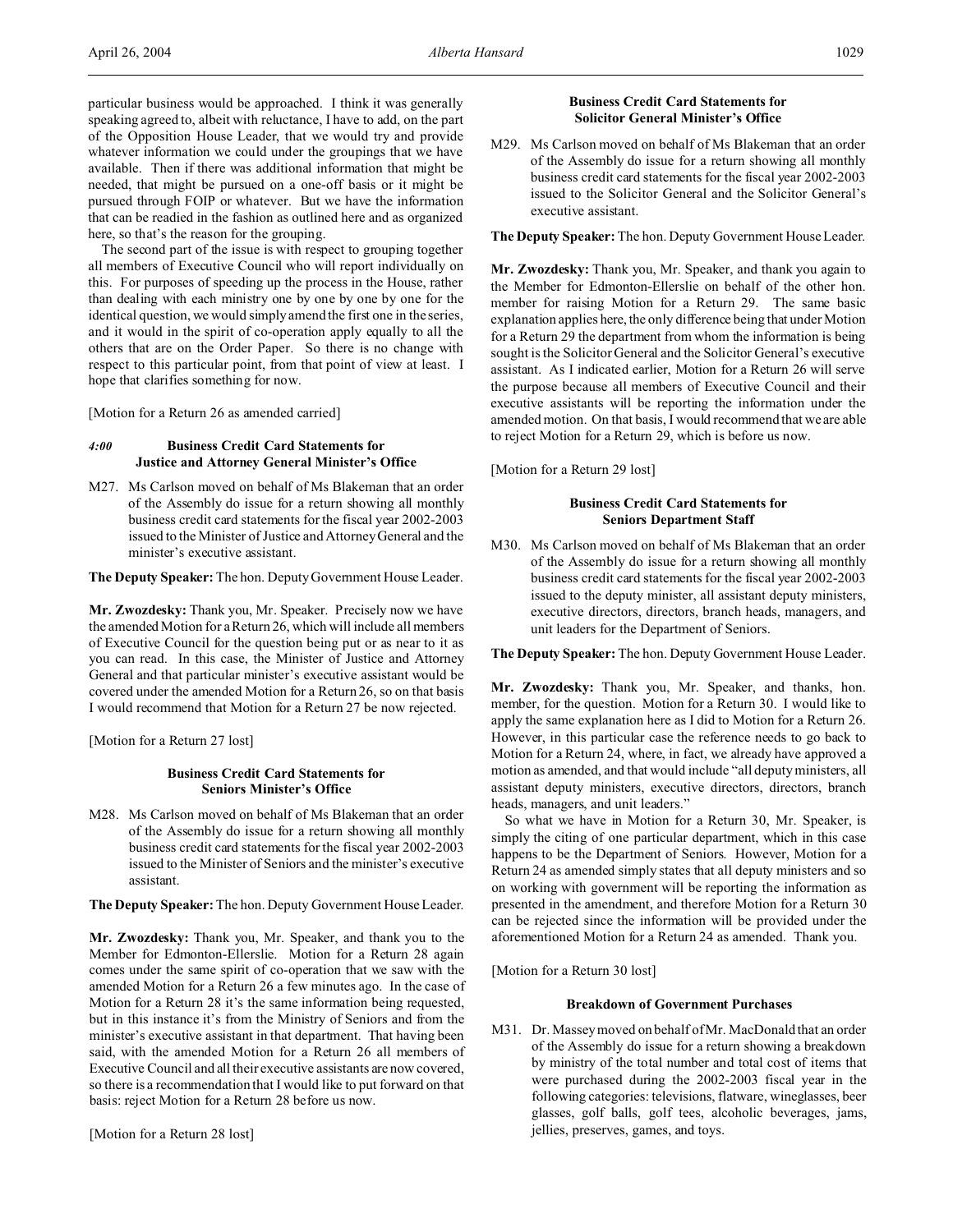**Mrs. McClellan:** We're going to try this one more time. We'll try and be on the same page.

Mr. Speaker, I rise to reject Motion for a Return 31 on this basis: from time to time government does buy promotional items. I can assure hon. members that we're not awash in them, nor do we just hand these out without thought or consideration as to the potential return on the investment.

# *4:10*

Promotional items, Mr. Speaker, normally are of nominal value. They could be friendship pins, pens, key chains, postcards. They're used, generally, to promote positive awareness of our province with investors, tourists, potential immigrants. They're used to alert Albertans to programs and services that are of benefit to them, directing them to relevant sources such as web sites.

Mr. Speaker, it is our consideration that to track every one of these items and ensure that we've given a thorough accounting of every item that may or may not have been produced for the large number of valuable programs directed by this government to the people of Alberta would necessitate an enormous effort on behalf of everyone involved in all those programs. It is the government's consideration that this time and effort is far better spent in delivering the actual programs and services in question to the people of this province.

[Motion for a Return 31 lost]

#### **Department of Energy Salary Bonuses**

M34. Dr. Massey moved on behalf of Mr. MacDonald that an order of the Assembly do issue for a return showing a breakdown of the amount of each bonus and aggregate amount of all bonuses awarded to senior officials within the Ministry and Department of Energy over the 2002-2003 fiscal year broken down by the position of and amount paid to each official.

**The Deputy Speaker:** The hon. Deputy Government House Leader.

**Mr. Zwozdesky:** Thank you, Mr. Speaker. I want to point out before I indicate the recommendation on this one that in fact this is another one of those types of motions which, in this particular case, is referring to one specific ministry. There could be a number of other ministries that might be asked to provide similar information under a separate written question.

Therefore, in order to speed up and move along the processes in the House, I'm going to suggest an amendment that would allow us to accept this particular motion for a return and at the same time would help us deal with future ones that may come up as written questions that simply deal with a department other than the Department of Energy, which in this case comes up under Motion for a Return 34. I should also indicate that the amendment I'm proposing, Mr. Speaker, was shared with my opposition colleague prior to 11 this morning in accordance with our procedure.

That having been said, it's my pleasure to move that Motion for a Return 34 be amended and that in the final analysis it read as follows:

That an order of the Assembly do issue for a return showing a breakdown of the aggregate amount of all bonuses awarded to employees within the government of Alberta listed by department over the 2002-2003 fiscal year broken down by the range of bonus dollar amounts and the number of employees who received a bonus within that range.

I move that on behalf of the hon. Minister of Energy. Thank you.

The Deputy Speaker: The hon. Member for Edmonton-Mill Woods.

**Dr. Massey:** Yes. Speaking to the amendment, Mr. Speaker, I'm at a bit of a disadvantage in that the Deputy Government House Leader indicated that he'd been in contact with the House leader for the opposition, but he didn't indicate whether or not the House leader had actually agreed to this amendment.

**Mr. Zwozdesky:** Agreed with reluctance.

**The Deputy Speaker:** Apparently, under Motions for Returns there isn't a closing off of debate to the amendment. It's a one-off kind of thing, so that's why it's awkward. The only thing, I guess, is that when we get into the debate on the motion itself, then the Deputy Government House Leader or other persons who are going to speak to that particular matter that you're raising could address it. It seems a backwards way to go, but that's what I'm doing.

[Motion on amendment carried]

**The Deputy Speaker:**The hon. Member for Edmonton-Mill Woods.

**Dr. Massey:** Thank you. Mr. Speaker, the impact, of course, of that amendment – and I can understand why the Opposition House Leader was reluctant – is to mask the kind of information that we'll receive with respect to this particular motion for a return, and I think that that, again, is unfortunate.

Mr. Speaker, the government has been very clear in making public the salaries of many public officials across this province. I can think of the superintendents of schools, who now have that information published and made quite public, and that was done at the instigation of the government. So I can't quite understand why they're reluctant to provide the same level of information about their staff.

**The Deputy Speaker:** The hon. Deputy Government House Leader.

**Mr. Zwozdesky:** Yeah. This is now on the main motion as amended. I will close debate if I speak to it.

**The Deputy Speaker:** I'm sorry. Apparently, once the hon. member concludes debate, you've had your chance. So it truly is an awkward procedure. Anyway, we have now closed debate and have to rely on alternate methods of communication.

[Motion for a Return 34 as amended carried]

# **Business Credit Card Statements for Finance Department Staff**

M35. Ms Carlson moved that an order of the Assembly do issue for a return showing all monthly business credit card statements for the fiscal year 2002-2003 issued to the deputy minister, all assistant deputy ministers, executive directors, directors, branch heads, managers, and unit leaders for the Department of Finance.

**The Deputy Speaker:** The hon. Deputy Government House Leader.

**Mr. Zwozdesky:** Thank you, Mr. Speaker. Motion for a Return 35 is an important motion, and it falls under the same explanation as Motion for a Return 24, which was accepted as amended earlier this afternoon. Under Motion for a Return 24 we are simply bringing all of the government deputy ministers, assistant deputy ministers, executive directors, and so on under one particular amended motion. Therefore, Motion for a Return 35 can be rejected because it refers specifically to only one ministry, in this case the Department of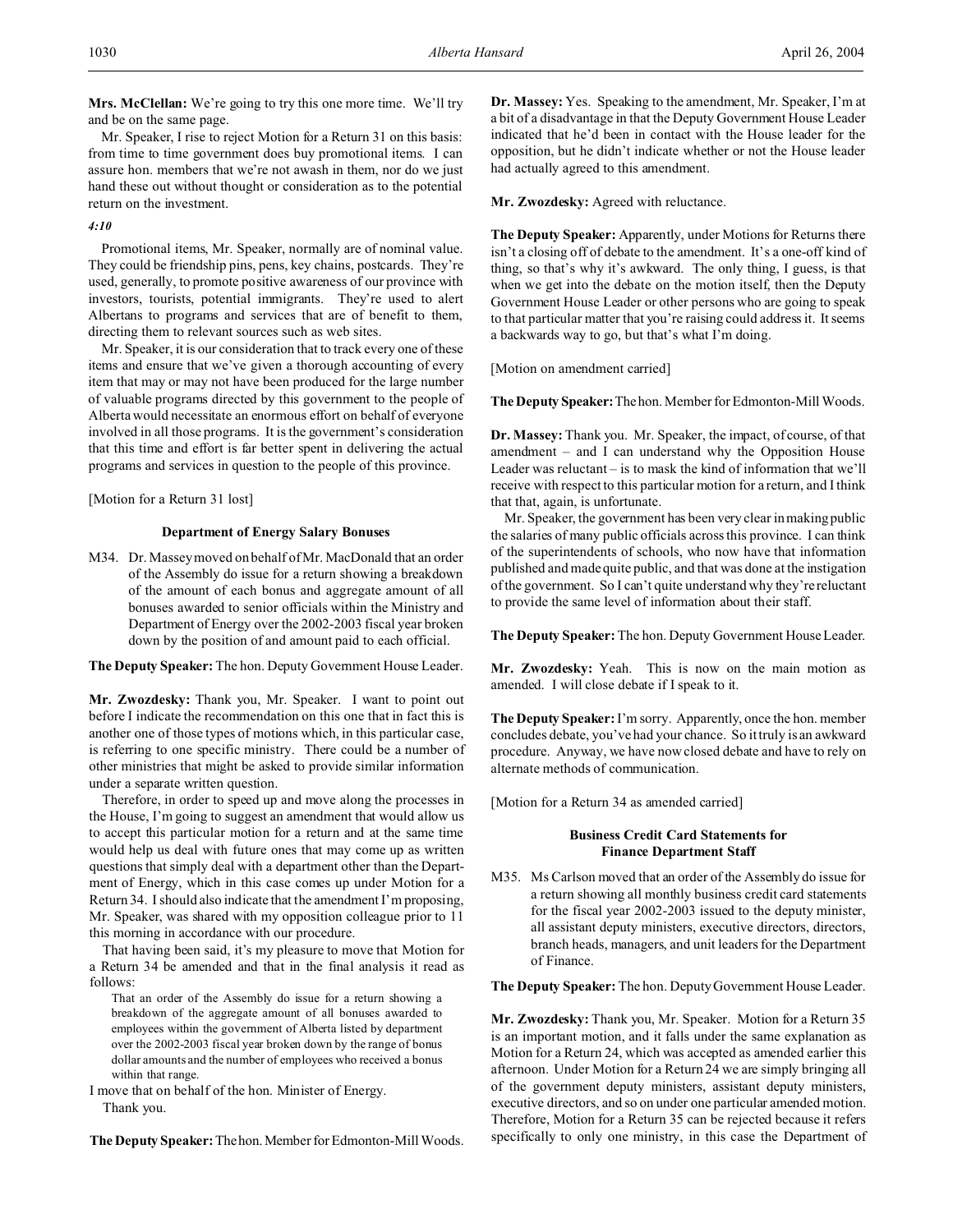Finance, but Motion for a Return 24, which otherwise would be identical, does already include all ministries with respect to their top staff members.

So it's on that basis that I'm going to recommend that Motion for a Return 35 be rejected, since the essence of it is already covered under Motion for a Return 24 as amended.

Thank you.

[Motion for a Return 35 lost]

# *4:20* **Business Credit Card Statements for Sustainable Resource Development Minister's Office**

M36. Ms Carlson moved that an order of the Assembly do issue for a return showing all monthly business credit card statements for the fiscal year 2002-2003 issued to the Minister of Sustainable Resource Development and the minister's executive assistant.

**The Deputy Speaker:** The hon. Deputy Government House Leader on Motion for a Return 36.

**Mr. Zwozdesky:** Thank you, Mr. Speaker. I should just indicate to all members, who I know are interested, that we, myself and the Opposition House Leader, did meet for an hour and 40 minutes to try and ensure that we could speed this process along, because I have to put my arguments on the record each and every time, which the Opposition House Leader did understand and agree to, albeit with reluctance. Still, we will do that now, and I'll keep referring back to the relevant motion for a return as amended, which impacts the particular motion for a return that might be before us at the minute that we are speaking.

In this particular case, we have Motion for a Return 36, which refers specifically to one ministry, that being the Ministry of Sustainable Resource Development, and to the minister in particular of that department and to the minister's executive assistant in that department. As was previously indicated, Motion for a Return 26 as amended already expands the question and the information being sought to all members of Executive Council and all executive assistants reporting to them, broken down by department and categorized by accommodation, travel, and so on.

Therefore, it's on that basis, Mr. Speaker, that Motion for a Return 36 can be rejected, because it only identifies one department, whereas Motion for a Return 26 as amended covers all departments and all EAs and all ministers.

Thank you.

[Motion for a Return 36 lost]

### **Business Credit Card Statements for Environment Minister's Office**

M37. Ms Carlson moved that an order of the Assembly do issue for a return showing all monthly business credit card statements for the fiscal year 2002-2003 issued to the Minister of Environment and the minister's executive assistant.

**The Deputy Speaker:** The hon. Deputy Government House Leader.

**Mr. Zwozdesky:** Thank you, Mr. Speaker. For the reasons just indicated by me regarding Motion for a Return 36, Motion for a Return 37 can also be rejected since in this case it's only the Ministry of Environment that is referenced, and in fact Motion for a Return 26 as amended and already approved earlier today will already cover all departments including the Ministry of Environment.

Thank you.

[Motion for a Return 37 lost]

## **Business Credit Card Statements for Economic Development Minister's Office**

M38. Ms Carlson moved that an order of the Assembly do issue for a return showing all monthly business credit card statements for the fiscal year 2002-2003 issued to the Minister of Economic Development and the minister's executive assistant.

**The Deputy Speaker:** The hon. Deputy Government House Leader.

**Mr. Zwozdesky:** Thank you, Mr. Speaker. Again, with reference to Motion for a Return 38 it refers specifically to only one ministry, in this case Economic Development, and as enunciated earlier, just a few minutes ago by me, Motion for a Return 26 as amended will already accommodate the gist of this particular motion for a return because Motion for a Return 26 as amended covers all government ministries including the ministers and the ministers' executive assistants. So Motion for a Return 38 can be rejected on that basis at this time.

[Motion for a Return 38 lost]

## **Business Credit Card Statements for International and Intergovernmental Relations Department**

M39. Ms Carlson moved that an order of the Assembly do issue for a return showing all monthly business credit card statements for the fiscal year 2002-2003 issued to the deputy minister, all assistant deputy ministers, executive directors, directors, branch heads, managers, and unit leaders for the Department of International and Intergovernmental Relations.

**The Deputy Speaker:** The hon. Deputy Government House Leader.

**Mr. Zwozdesky:** Thank you, Mr. Speaker. On behalf of the hon. Minister of International and Intergovernmental Relations I just want to indicate what he's indicated to me, and that is that his particular department is already subject to Motion for a Return 24 as amended since that particular motion as amended will cover the Department of International and Intergovernmental Relations, and the information being sought will be provided there pursuant to the amended Motion for a Return 24. Therefore we can recommend the rejection of Motion for a Return 39 on that basis.

Thank you.

[Motion for a Return 39 lost]

**The Deputy Speaker:** Hon. members, I'm given to understand that we have an agreement that at approximately this time – is it after Motion for a Return 40 or before Motion for a Return 40? – we were going to have another motion. There's agreement.

The hon. Member for Edmonton-Castle Downs.

**Mr. Lukaszuk:** Yes, Mr. Speaker. Thank you for that opportunity. I would ask all members of this House for unanimous consent to revert to private members' bills at this point.

Thank you.

[Unanimous consent granted]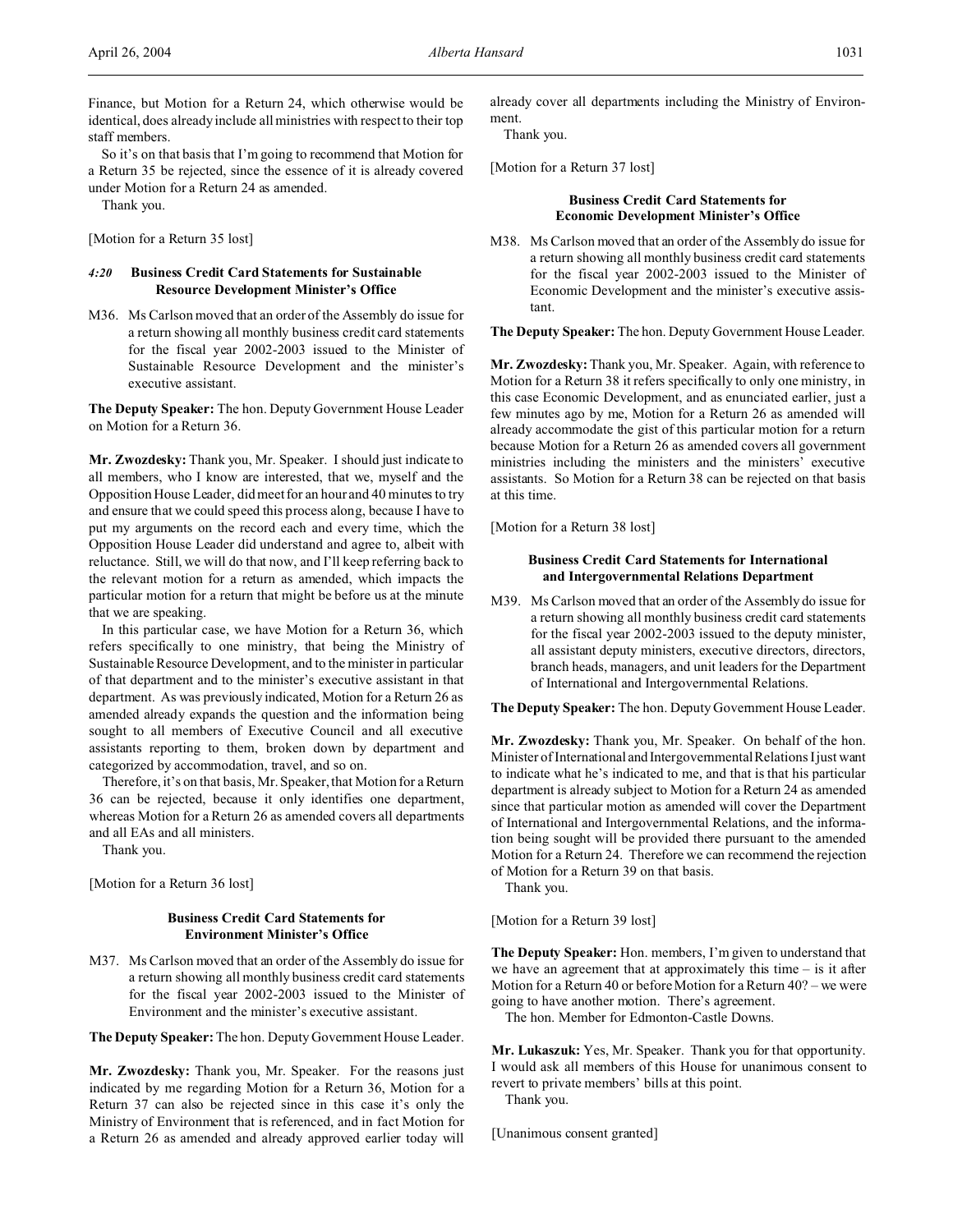# *head: 4:30* **Public Bills and Orders Other than Government Bills and Orders Committee of the Whole**

[Mr. Tannas in the chair]

**The Chair:** I now call the Committee of the Whole to order.

# **Bill 203 Canada Pension Plan Credits Statutes Amendment Act, 2004**

**The Chair:** Are there any comments, questions, or amendments to be offered with respect to this bill?

The hon. Member for Calgary-West.

**Ms Kryczka:** Thank you, Mr. Chairman. It gives me great pleasure to rise in the Assembly this afternoon and continue debate and discussion on Bill 203, the Canada Pension Plan Credits Statutes Amendment Act, 2004. I would like to begin by thanking all members for their support and allowing this bill to proceed to Committee of the Whole. As expressed during the debate in second reading, Bill 203 would allow for ex-spouses or ex-partners to enter into agreements that ensure committing them to opt out of the Canada pension plan credit splitting program. Bill 203 amends both the Domestic Relations Act and the Family Law Act. The amendments to the acts are identical and serve to obtain the same objective.

Amendments to section 27.2 of the Domestic Relations Act and section 82.2 of the Family Law Act state:

A written agreement between spouses or common-law partners entered into on or after June 4, 1986 may provide that, notwithstanding the Canada Pension Plan (Canada), there be no division between the parties of unadjusted pensionable earnings pursuant to that Act.

Mr. Chairman, as I stated at second reading, provinces have the authority to opt out of the program under section 55.2 of section 3 of the Canada Pension Plan Act. The CPP Act expresses that divorcing or separating partners can only opt out of credit splitting if they have entered into an agreement on or after June 4, 1986, and that that agreement specifically mentions the Canada pension plan and it is the intentions of the parties that there be no division of unadjusted pensionable earnings under the act. This is the same stipulation outlined before us in Bill 203.

It is also important to note that the provisions under the CPP Act also express that these agreements must not have been invalidated by a court order and, very importantly, that the spousal agreement must be permitted under provincial legislation. Again, as I stated in second reading, Bill 203 would provide the appropriate provincial law.

Since the Canada pension plan specifies the date of June 4, 1986, in its legislation to honour agreements entered into on or after that date, Bill 203 recognizes that same time frame and makes retroactive these agreements in its amendments to both the Domestic Relations Act and the Family Law Act. Therefore, with the passage of Bill 203 any agreements entered into on or after that date which do express the CPP and the intention of no division will be upheld and validated in this province.

Mr. Chairman, the amendment to the Domestic Relations Act would only be a temporary measure to serve the purposes of the bill, while the amendment to the Family Law Act would take effect once the appropriate section of the act is proclaimed into force. The Family Law Act will then repeal the Domestic Relations Act. The Family Law Act is replacing the Domestic Relations Act, and therefore by amending both pieces of legislation, the intent of Bill 203 and the ability to provide immediate authority to previous waivers is accounted for until the Family Law Act is proclaimed into force.

Mr. Chairman, the option of entering into spousal agreements is afforded to both married spouses and common-law partners. The Canada pension plan credit-splitting program is applicable to both types of relationships, and therefore Bill 203, to keep consistent with the intentions of the program, has extended the opt-out to both. Section 27.1 of the Domestic Relations Act and section 82.1 of the Family Law Act provide the provision that defines common-law partner and states that this term applies as defined in the Canada pension plan.

Mr. Chairman, there is an important point which I would like to stress regarding the splitting of CPP benefits. The credit-split decision is never changed or returned to an ex-spouse even if the applying ex-spouse's financial situation improves drastically or if he or she should die. There exists a finality to the splitting of CPP benefits. Credit splitting permanently alters the record of employment. Therefore, it is important that these decisions are made mutually and with the full knowledge and understanding of both parties.

Also, there is an appeal process available to dispute resolutions. However, the process has limitations. It is really important to recognize that the appeal will not overturn the decision to split the credit but, rather, may affect how these credits are split.

Mr. Chairman, there have been a couple of concerns regarding the implications of Bill 203. This legislation will not refuse the right of individuals applying for credit splitting unless they have already signed an agreement which waives the right to any future division of CPP pension earnings. In this case Bill 203 will uphold or legitimize any of these previous agreements which must have been signed on or after June 4, 1986, so that ex-spouses or ex-partners cannot make future claims. Without the provincial legislation which Bill 203 provides, these agreements are invalid.

Bill 203 would now allow individuals to enter into spousal agreements during their divorce or separation proceedings and have them binding on the federal minister responsible for the CPP. If an individual discovers after the fact that he or she did not receive any portion of CPP pension benefits from a previous relationship regardless of this bill, they are still entitled to those benefits as long as he or she did not sign an agreement that stated no division of CPP credits. Then the agreement would be upheld, and they could not apply for a split. The terms that the parties signed to would be adhered to.

Mr. Chairman, I believe strongly in this bill. It will allow couples on the breakdown of their relationship to make important and informed decisions regarding their financial future. This is indeed a choice which should be afforded to all Albertans. I strongly encourage all members of this House to again support Bill 203, the Canada Pension Plan Credits Statutes Amendment Act.

Mr. Chairman, I am also happy to circulate an amendment to Bill 203 that covers a couple of changes. Bill 203 states that an agreement is binding "whether or not there is valuable consideration for the agreement." It also purports to invalidate any agreement that was "induced by fraud, duress or undue influence" or if "one of the parties lacked the mental capacity to understand the nature of the agreement."

Before the bill was introduced, Alberta Justice officials recommended that the above provisions be removed as they are unnecessary restatements of the common law. Further, since there are no similar provisions regarding other types of agreements governed by the Domestic Relations Act and Family Law Act, inclusion of such provisions solely with respect to credit-splitting agreements may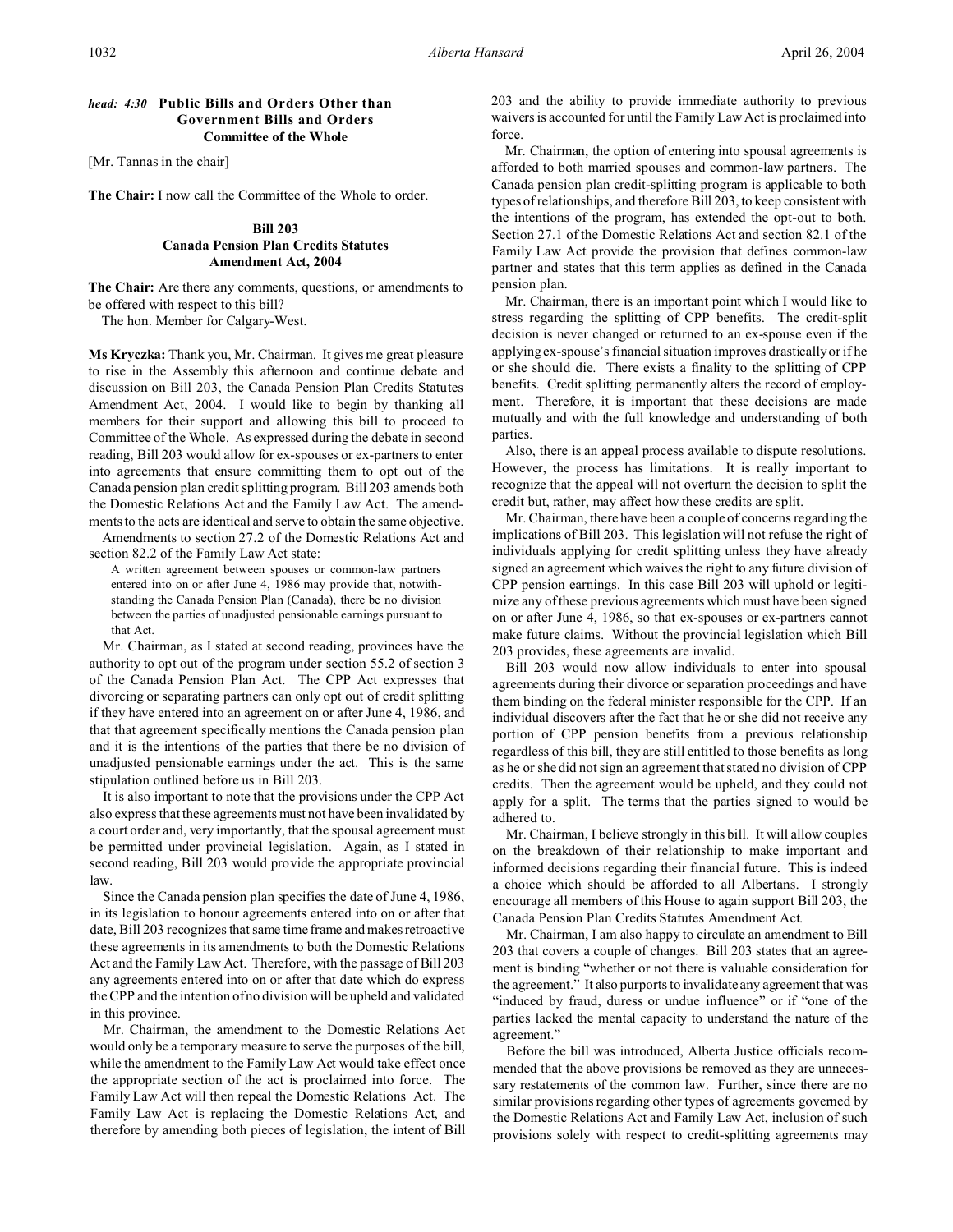jeopardize the argument that the common law applies to these other types of agreements.

As well, the bill currently has a provision for one section to come into effect upon proclamation. The amendment as proposed will make the whole bill subject to proclamation.

Therefore, I move an amendment to Bill 203 as currently being circulated as follows. Would you like me to read the amendment, Mr. Chairman?

**The Chair:** You're moving it; you read it.

**Ms Kryczka:** Okay. Bill 203, Canada Pension Plan Credits Statutes Amendment Act, 2004, is amended as follows. A. Section 1(2) is amended by striking out the proposed section 27.3. B. Section 2 is amended (a) in subsection (2) by striking out the proposed section 82.3 and (b) by striking out subsection (3). C. The following is added after section 2: "Coming into Force. 3. This Act comes into force on Proclamation."

Thank you, Mr. Chairman.

**The Chair:** This amendment will be called amendment A1. Does everyone have it already? They all have it. Okay.

Then if you wish to further explain it, or are you finished speaking on the amendment?

**Ms Kryczka:** I'm basically finished speaking on the amendment, sir.

**The Chair:** Okay. Further comment on the amendment? The hon. Member for Edmonton-Highlands.

**Mr. Mason:** Thank you very much, Mr. Chairman. I would like to ask the hon. member who proposed this amendment to correct me if my understanding is incorrect, but the sections that are to be deleted include protection for people who have been induced to make such an agreement if "one of the parties was induced by fraud, duress or undue influence to enter into the agreement" or if "one of the parties lacked the mental capacity to understand the nature of the agreement."

This is part of the section that is going to be deleted, so is the intention to take away these protections, or does the amendment in some way provide similar protections in a way that I'm not clear on? I would ask the hon. member if she'd be prepared to stand and respond to that question.

**The Chair:** The hon. Member for Calgary-West.

#### *4:40*

**Ms Kryczka:** Yes. I guess I would just briefly expand on what I've already stated, that agreements under these acts that I've referred to are already afforded this type of protection. Therefore, these sections may be viewed as redundant and unnecessary.

Since these precautions are already addressed and considered under both the Domestic Relations Act and the Family Law Act, they really do not need to be included in Bill 203. As well, if these clauses are included under Bill 203, they may raise questions regarding all other agreements under the Domestic Relations Act and the Family Law Act.

Thank you.

**The Chair:** The hon. Member for Edmonton-Highlands.

**Mr. Mason:** Thank you very much, Mr. Chairman. Well, I apologize to the hon. member. She obviously did cover that in her

statements, but she was clipping along at a pretty good rate, and I didn't catch it.

I guess the concern I have, if the hon. member is willing to respond, is if there is a legal opinion that has been received to that effect, and is that the basis upon which these amendments have been made?

**Ms Kryczka:** Well, as I said in my initial statement, I was advised that it was not necessary initially, but I guess I would have to stand here and say that I am stubborn, and I felt personally at the time that from my point of view it was necessary. However, I am not trained or educated as a lawyer, and I do not know the law as it applies in many areas. I've worked in personnel for lawyers, but that is totally different from knowing the law. So I totally respect the advice that I was given by the Justice department.

Thank you.

**The Chair:** The hon. Member for Edmonton-Ellerslie.

**Ms Carlson:** Thank you, Mr. Chairman. This is raising more questions for me than it's answering actually, so just let me be clear on what the bill was before and what I see it as being amended to now.

Prior to this amendment under the proposed section 27.3 and all the subsections, then, you wanted in this bill for it to be an absolutely binding agreement between two parties in terms of there being no splitting of the pension, but what I'm hearing you say now is that the legal department has told you that you can't have that happen, so you're taking that out of the bill. Would that be correct?

**The Chair:** The hon. Member for Calgary-Lougheed.

**Ms Graham:** Thank you, Mr. Chairman. I'm pleased to have the opportunity to make some remarks about the amendments put forward this afternoon by the sponsoring member relative to her bill. She has very ably described why these amendments are being brought forward in that they are duplicating sections that already exist in the Domestic Relations Act and the Family Law Act, which are two central pieces of our family law legislation in Alberta. So in the interests of having tidy legislation that is not repetitive and duplicative, I support her in these improvements to her bill.

I can certainly assure all members that the protections that we all want for the validity of these spousal agreements will be and is already provided for. I would urge all members to support the amendments that go to removing these sections from the Family Law Act and the Domestic Relations Act.

Thank you, Mr. Chairman.

**Ms Carlson:** Okay. If what I'm hearing is correct here then, once this bill is passed, in terms of the agreements for the pension, people will be referred to the Domestic Relations Act. So then, in fact, there still will be binding agreements between the parties for any written agreement given, whether or not there's been any valuable consideration given for giving up a pension right or whether or not these agreements have been signed under duress. Would that be accurate? To whomever would like to answer it.

**The Chair:** The hon. Member for Calgary-Lougheed.

**Ms Graham:** Yes. Mr. Chairman, I'll try to address that. The provisions in the Family Law Act and the Domestic Relations Act that contemplate these types of written agreements, as I say, already exist, and they are for purposes beyond just Canada pension plan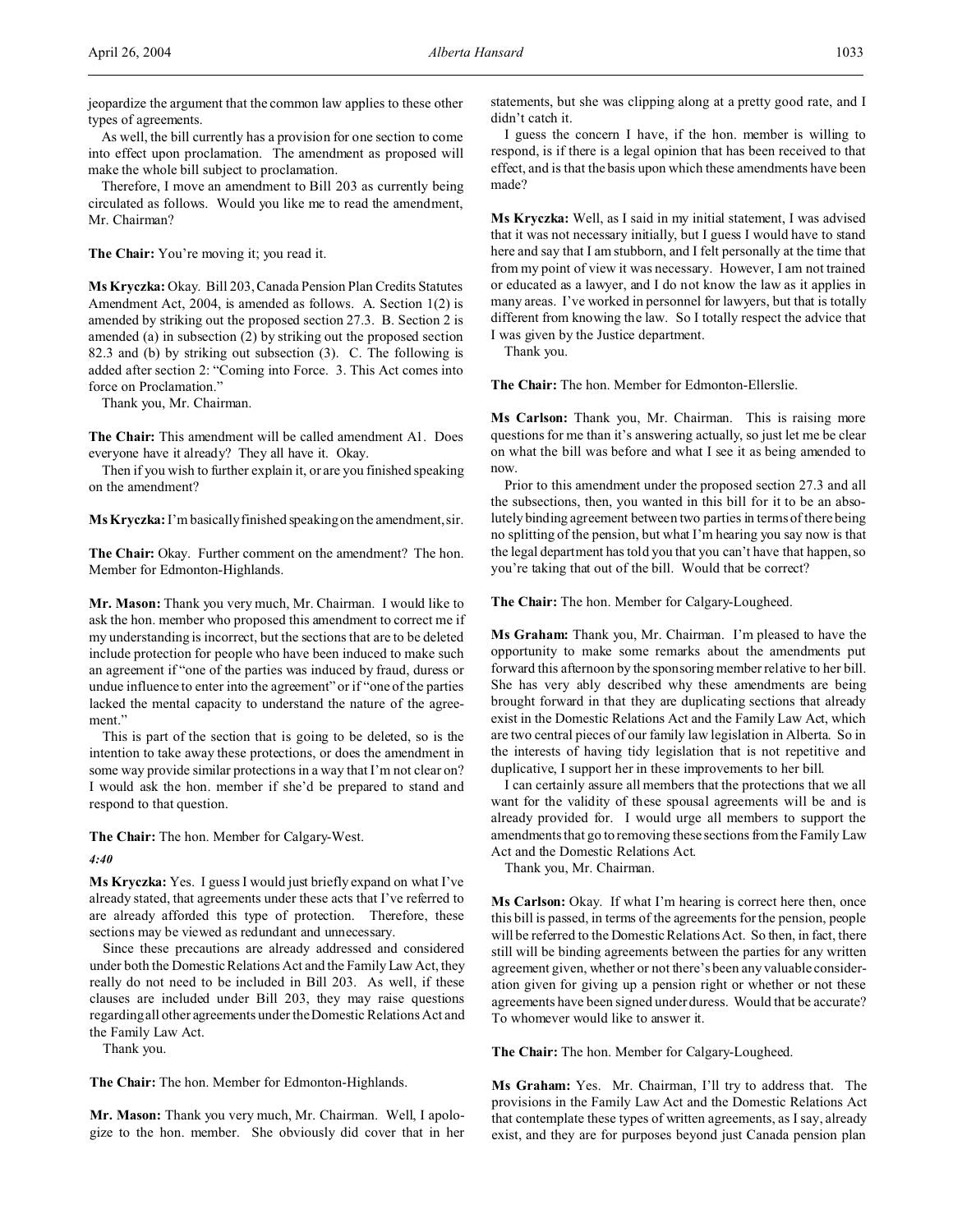credits. They address support generally and other matters that need to be determined between divorcing spouses, separating spouses, be they common-law or married people. So these agreements are not solely for CPP credits. CPP credits are one type of item that can be addressed by these written agreements.

The same is provided for in the Matrimonial Property Act. You might be familiar with those kinds of written agreements where parties agree on the division of their matrimonial assets. They seek independent legal advice and attach certificates of independent legal advice. Matrimonial Property Act certificates are signed by the attending lawyers to give assurances that the parties have had independent legal advice, that they know what their rights are, and that they know what they're signing. So that's basically what is provided for.

I don't have them in front of me, unfortunately, but those are the kinds of assurances that you find in the Family Law Act and the Domestic Relations Act. We could probably bring those in so that you could see them and be assured of that.

**Ms DeLong:** Perhaps I could be of a little bit of assistance. I've got a little detail here. These sections include protection measures which would guard against "fraud, duress, or undue influence," and, as well, if one party "lacked the mental capacity to understand the nature of the agreement."

So, essentially, there are protections in both of these acts already. If we were to add the same protections in Bill 203, it would actually weaken those sections in the original documents. Because they're already in the original documents, if we have to reinforce it in this one particular place, then that also brings into question whether or not they were strong enough in the originals. We're actually in a stronger position if we don't have them in there.

**The Chair:** The hon. Member for Edmonton-Highlands on amendment A1.

**Mr. Mason:** Yes. Thank you, Mr. Chairman. I just want to be clear about the amendment. The principle of the bill, allowing people to essentially sign agreements to give up their rights to pension benefits from their partner, is another question. This amendment deals with whether or not it's necessary to have some specific protection when people do that to make sure that they don't do so under duress. So I just want to be clear.

I see that the hon. Member for Calgary-Lougheed is digging out probably what I wanted, which was to hear some specific language in the Domestic Relations Act and the other act that would give assurance that those protections in fact extended into the Canada pension plan credits statutes. That's really what I'm looking for. I'd like to hear some of the language there that could assure me that these bills do in fact provide this protection. If that's there, then I don't really have a problem with the amendment per se.

But the bill itself is certainly another matter, because the principle of allowing these things to be traded away in a prenuptial agreement or some other agreement is something that I have a lot more difficulty with. Perhaps the Member for Calgary-Lougheed has found the section and might help with that. She's still looking, Mr. Chairman.

I just want to indicate on this amendment that we have taken a look at the bill and have contacted people who are involved in these types of issues, and there's a lot of concern about it. Particularly if the amendment does even take away some more of that, I think it's a real concern. But I'll wait to hear from members opposite in terms of what the language is in the Domestic Relations Act and the Family Law Act.

### *4:50*

**Ms Kryczka:** Well, I guess I would just be repeating myself. As I said, I would welcome the legal expertise of the Member for Calgary-Lougheed, but the common-sense approach that I took to the drafting of the bill was more on this section that we are deleting, which, I have been assured by the Minister of Justice, is already included in the acts. We were mainly looking at if one of the parties was being "induced by fraud, duress or undue influence to enter into the agreement," which is separate from what the bill looks at as a whole – this was only a small part of the bill – or, for instance, if "one of the parties lacked the mental capacity to understand the nature of the agreement." Again, I think that is really the approach of this.

I would be repeating myself in terms of what I said to you earlier, that these precautions are already addressed and considered under both the Domestic Relations Act and the Family Law Act and that they do not need to be included in Bill 203. It was a case of repetition and, therefore, redundancy that was simply the reason for bringing in this amendment.

Thank you.

**The Chair:** Hon. Member for Calgary-Lougheed, not that you need more pressure, but how are you coming?

**Ms Graham:** Well, Mr. Chairman, maybe I'll take a moment to confer with the Member for Calgary-West. That might speed things up a little bit.

The Chair: Okay. We're just going to have a pause in the events unless there's someone else that wishes to speak on the amendment.

**Ms Carlson:** Mr. Chairman, I'm wondering if we couldn't defer the debate on this amendment and go back to debate on the bill in the best interests of time.

**The Chair:** That's a wonderful idea in the interests of time. Unfortunately, our rules don't cover that. I suppose we could try and get unanimous consent to do such.

I think that maybe time has worked in favour of resolving this Gordian knot. The hon. Member for Calgary-Lougheed.

**Ms Graham:** Yes, Mr. Chairman. I haven't really been, you know, on the inside track on this particular amendment, so I'd like to suggest that perhaps the sponsoring member undertake to provide the information sought by the opposition  $- I$  don't know that that's going to be possible at this moment – before this matter is dealt with at the final stage. That might be the most efficacious way of dealing with it today.

**The Chair:** If I understand your proposal, hon. member, there is an undertaking to be given, that would have to be accepted, that some time during third reading, presumably as soon as the member moves third reading, this matter would be dealt with ahead of time to the satisfaction of all of the members who raised the question. Is that agreeable, hon. Member for Edmonton-Ellerslie?

**Ms Carlson:** Well, it isn't really, Mr. Chairman. I have to say that if that's the way we're to proceed, then I definitely have to vote against the amendment, because I don't think you can vote for an amendment that you don't have full disclosure on.

**Mr. Mason:** I agree with her.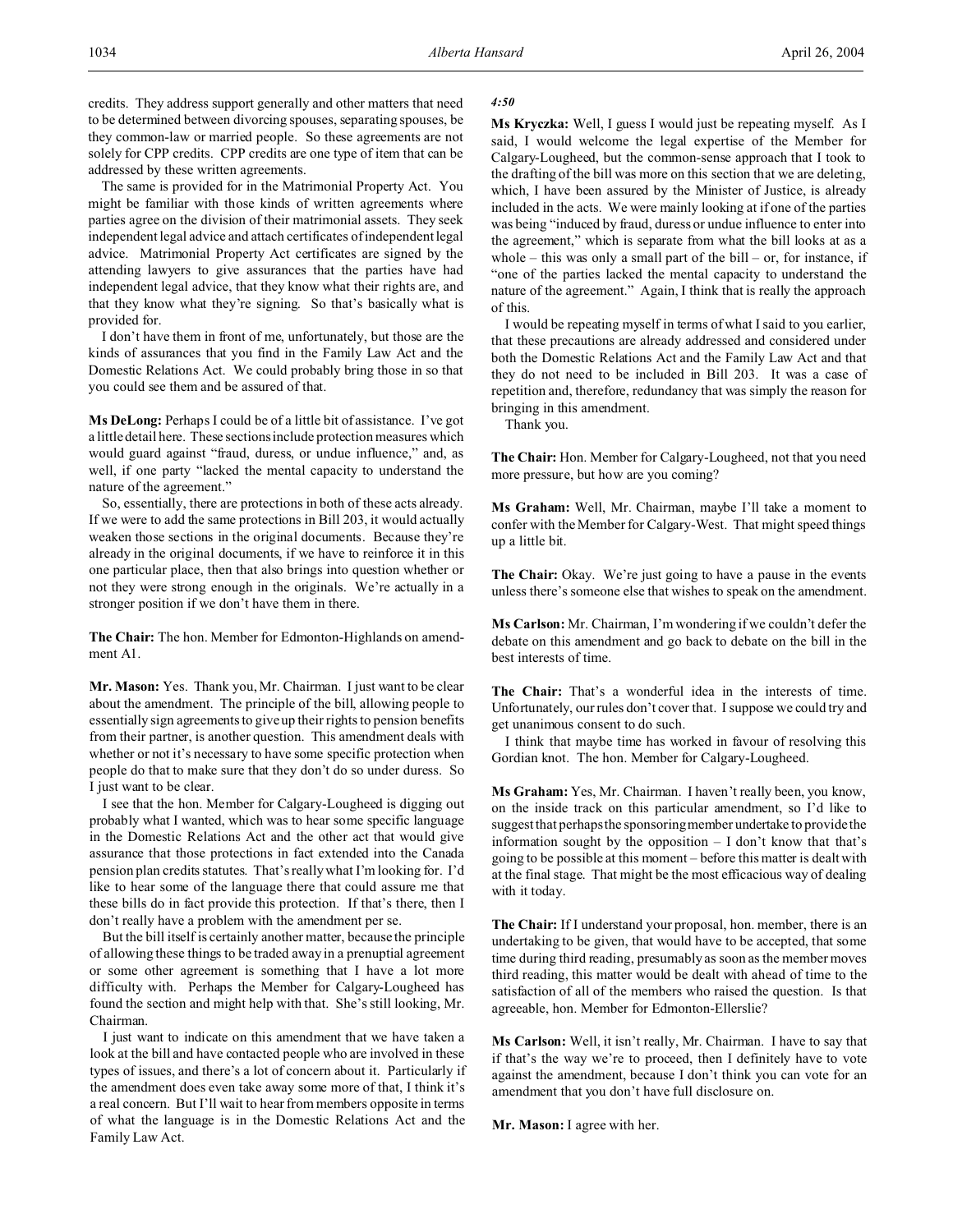**Mr. Mason:** I agree with the hon. Member for Edmonton-Ellerslie.

**The Chair:** Okay. Fine. Good. All right.

Any further discussion on the amendment? The hon. Member for Edmonton-Ellerslie.

**Ms Carlson:** Thank you, Mr. Chairman. It's impossible to further discuss or debate an amendment when we don't have the full information in detail on what the impact of it is going to be not only on this piece of legislation but on other directly affected pieces of legislation. You know, what I heard were some nice platitudes, but I want to see something substantive. For the amount of time that this bill has been before this Assembly, I'm very surprised that we don't have any backup on it.

**Mr. Mason:** If we proceed to a vote on the amendment, Mr. Chairman, I just want to indicate that if it is as the hon. members have said – and I believe that they are saying that in good faith – then as far as I can see, it makes the amendment neutral with respect to the intent of the bill before us. If they are mistaken, however, it could have the effect – and this is my fear – of removing even the protections that were envisaged for what would otherwise be, in my view, a fairly bad bill.

So that's the difficulty that I have and why, unless we get this information, I would vote against the amendment. At best it's neutral, but at worst my fear is that it could be very retrograde. Thank you.

**The Chair:** The rules are such that I think we're going to have to go with the vote on the amendment. You decide which way you're going to go.

[Motion on amendment A1 carried]

*5:00*

**The Chair:** Now to continue the debate. The hon. Member for Edmonton-Highlands on the bill itself, on the clauses of the bill.

**Mr. Mason:** Thank you very much, Mr. Chairman. On the bill. I just want to indicate that, in general, I don't agree with the thrust of the bill. Now, we've been assured that even with the amendment, protection exists for partners who have been induced by fraud, duress, or undue influence, and protection is afforded to people who lack the mental capacity to understand the nature of the agreement, and that's fine. That's fine. If those protections exist in other acts, that's very good and positive.

What other kinds of things, though, might intervene that aren't envisaged by this amendment? Well, Mr. Chairman, inequalities in power relationships are not accounted for. Inequalities in economic relationships are not recognized by this amending piece of legislation. What it does, quite simply, is allow an agreement to be reached that allows someone to give up the rights that they have to the pension of their spouse.

What about people who give it up without understanding what they're giving up? You know, they don't have to be put under duress. They don't have to be mentally incompetent. They may simply just not understand, or they may give it up because they believe in a romantic notion that their relationship will be, you know, forever and they don't accept that it might in fact come to an end. So what this does is that it basically makes the more vulnerable

partner in a relationship – and that is normally but not always the woman in a marriage – even more vulnerable because they can give all this up without understanding it, leaving them with potentially a very poor existence.

You know, in 1987 the government took a very progressive step in issuing an entitlement to a credit split in the course of a marriage. That was about the same time that the 50-50 property split came about. So women would be missing access to public pension before 1987. The problem, as I see it, is that the rights to this are often given away for nothing, and one spouse can be at a disadvantage by not being able to get that split. It's particularly difficult for older women, Mr. Chairman, so I don't think that we should support having the Canada Pension Plan split becoming a bargaining chip in a settlement.

As the law currently stands, Mr. Chairman, either ex-spouse can apply to have the CPP credits accumulated during the common-law or marriage relationship split upon the breakdown of that relationship. If such an application is made, then the split is automatic, and it's not open to negotiation. This legislation would eliminate the possibility in exchange for making a split of CPP credits part of the divorce settlement negotiation.

I think that the kind of thinking that assumes that everybody negotiates on the same basis of equality is maybe typical of some conservative thinking, but it's not how we view the world at all. We take into account the fact that people have different economic capacities and that people have different amounts of power within a relationship, and that is I guess the real difficulty. What happens, Mr. Chairman, if somebody offers to reduce their claim of child custody, for example, in exchange for an agreement not to split CPP credits? That would put ex-spouses and, likely, mothers in particular in the terrifying position of choosing between her children and her economic security. I think that other examples could be brought up as well. The government can't be satisfied with enforcing contracts especially when these contracts are negotiated in unfair circumstances and when these contracts could significantly reduce the quality of life of one of the parties.

In conclusion, Mr. Chairman, the legislation opens a door that did not need to be opened and, indeed, would have been better left shut. So I will be opposing Bill 203 as I think it is a step backwards in marriage relationships in this province.

Thank you.

**The Chair:** The hon. Member for Calgary-Lougheed.

**Ms Graham:** Thank you, Mr. Chairman. I would just like to say that I believe that Bill 203 addresses a gap that has existed in our family law legislation in Alberta for nearly 20 years, which was when the federal government legislated the mandatory sharing of unadjusted pensionable earnings, or credits, under the Canada Pension Plan Act. Under section 55.2(5) of that act they did allow provinces the option of passing legislation to allow separating and/or divorcing couples, be they married or common law, by way of a written agreement to make their own decisions on how to divide their assets including their CPP credits.

So I would just like to speak from the perspective of a family law practitioner, which was something I did in my previous life, acting for clients that would find themselves in divorcing or separating circumstances. Typically, you would have people coming in who would want to deal with all of their outstanding issues: custody, support, and the division of matrimonial property.

Under the Matrimonial Property Act people can make these kinds of agreements with independent legal advice and full knowledge of what their rights are. Lawyers would go to great lengths to assist